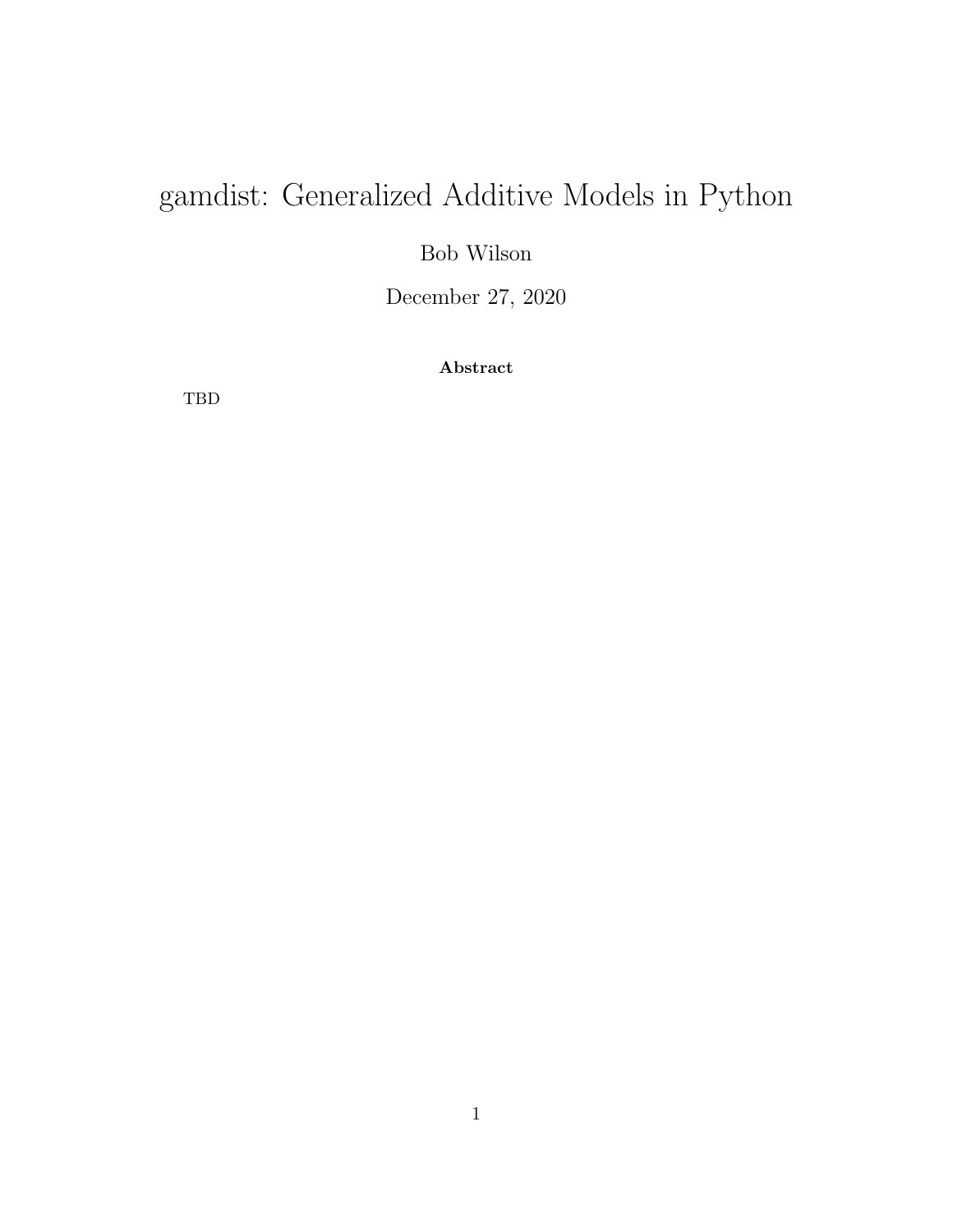## Contents

|             | 1 Introduction                                       | 3              |
|-------------|------------------------------------------------------|----------------|
| $2^{\circ}$ | <b>Generalized Additive Models</b>                   | 3              |
|             | 3 The Alternating Direction Method of Multipliers    | 6              |
| 4           | Software Architecture                                | 6              |
|             | A Properties of the Linear Model                     | $\overline{7}$ |
|             |                                                      | $\overline{7}$ |
|             |                                                      | 8 <sup>8</sup> |
|             | A.3                                                  | 11             |
|             |                                                      | 13             |
|             |                                                      | 16             |
|             | <b>B</b> Properties of Generalized Linear Models     | 17             |
|             | B.1                                                  | 17             |
|             | Methods with Better Finite-Sample Performance<br>B.2 | 19             |
|             | <b>B.3</b>                                           | 23             |
|             | <b>B.4</b>                                           | 23             |
|             | Isolated Departures from the Model<br>B.5            | 24             |
|             | C Models with Regularization                         | 25             |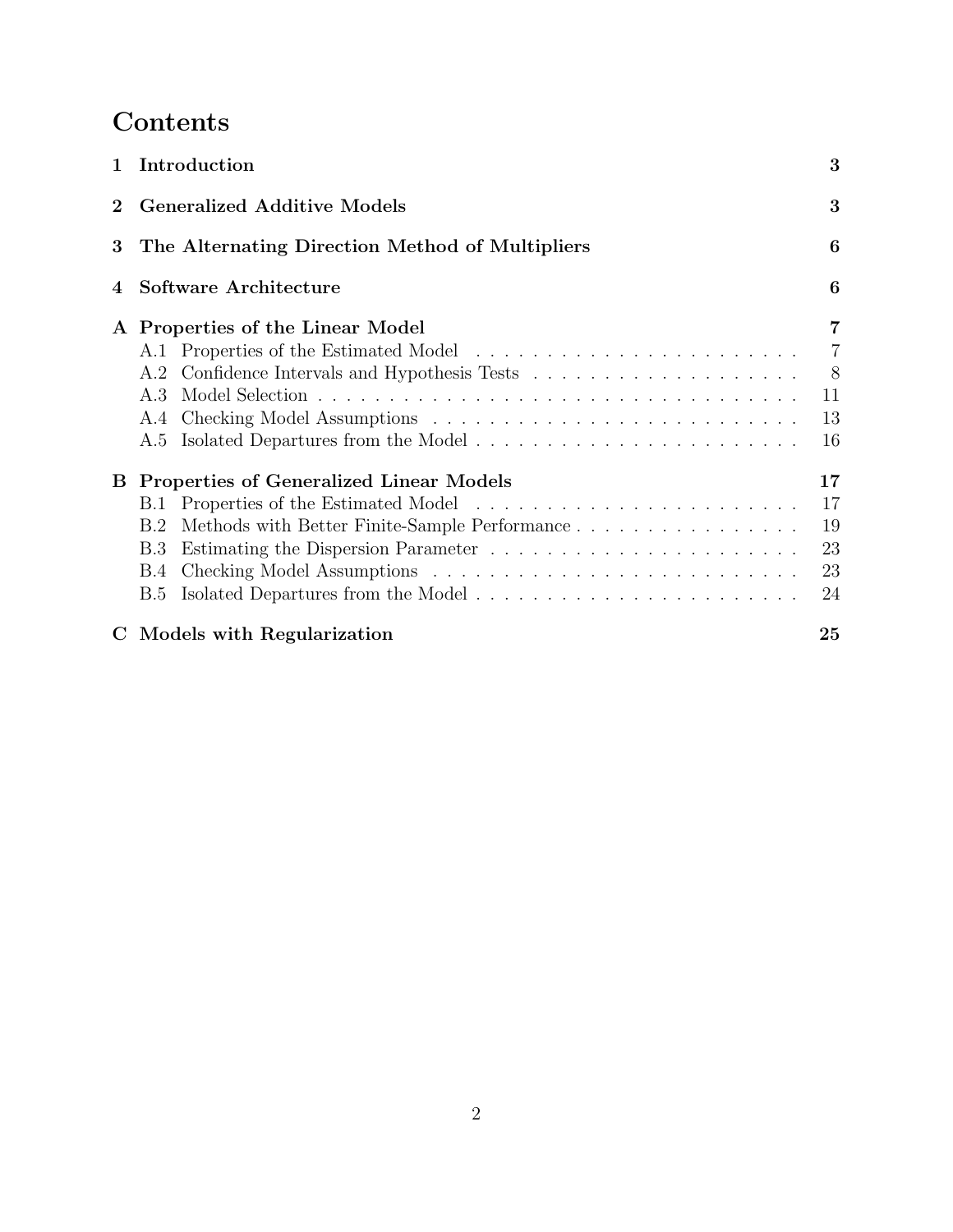### 1 Introduction

This paper introduces a Python library called gamdist, which uses a distributed optimization technique called the Alternating Direction Method of Multipliers (ADMM) to fit a special type of regression model called a Generalized Additve Model (GAM) to data.

Outline of Paper In §2 we describe Generalized Additive Models. In §3 we describe the Alternating Direction Method of Multipliers and how it may be used to fit GAMs. In §4, we describe the architecture of the library, including relevant implementation details.

### 2 Generalized Additive Models

The primary goal of gamdist is the estimation of certain aspects of the joint distribution of a collection of one or more random variables X called features and a random variable Y we will call the *response*. Specifically, we are interested in the conditional distribution of  $Y \mid X$ . We base our conclusions on a collection of observations  $\{(x^{(i)}, y^{(i)})\}_{i=1,\dots,n}$  drawn IID from the joint distribution of  $X$  and  $Y$ . Actually, under certain circumstances the observations may be drawn from a distribution different than the one we are attempting to understand. This is a point that does not receive enough attention in books on regression, so we will quickly give an overview.

Suppose the joint distribution of X and Y is F, with density  $f_{X,Y}(x, y)$ . Denote by  $f_X(x)$ the marginal density of X obtained by integrating the joint density over Y. Suppose  $f'_{X}(x)$ is any density function with the same support as  $f_X$ . Define  $f'_{X,Y}(x,y) = f_{X,Y}(x,y) \cdot \frac{f'_X(x)}{f_X(x)}$  $\frac{f_X(x)}{f_X(x)}$ . Integrating both sides over Y and then X shows that  $f'_{X,Y}$  is a valid probability density function, corresponding to a distribution  $\mathcal{F}'$ . The conditional distribution of Y | X is the same for both distributions since

$$
f(Y | X) = \frac{f(X, Y)}{f(X)} = \frac{f'(X, Y)}{f'(X)} = f'(Y | X).
$$

Whether we observe IID samples from  $\mathcal F$  or  $\mathcal F'$ , we estimate the same conditional distribution. For this reason, we say that  $\mathcal F$  and  $\mathcal F'$  are *compatible*. This fact may be exploited to provide greater precision in regions where  $f_X(x)$  is small; by over-sampling in this region (choosing  $f'_X(x) \gg f_X(x)$  we can obtain greater precision. In fact, we may wish to choose  $f'_X$  to be fairly uniform over a region of interest to provide consistently high precision throughout. In an experimental setting, where we can choose the sampling mechanism, this is a powerful concept. We still must convince ourselves that the distribution from which we are sampling is indeed compatible with the distribution we want to learn about. In general, there is no reason to believe the distributions from which we draw our observations and on which we make our predictions are compatible!

We now discuss the linear model, which assumes  $Y \mid X = x \sim \mathcal{N}(\mu(x), \sigma^2)$ , where  $\mu(x) = \nu(x)^T \beta$ . This notation captures three key assumptions of the linear model. First, the conditional distribution is Gaussian for all values of X. Second, the mean of the distribution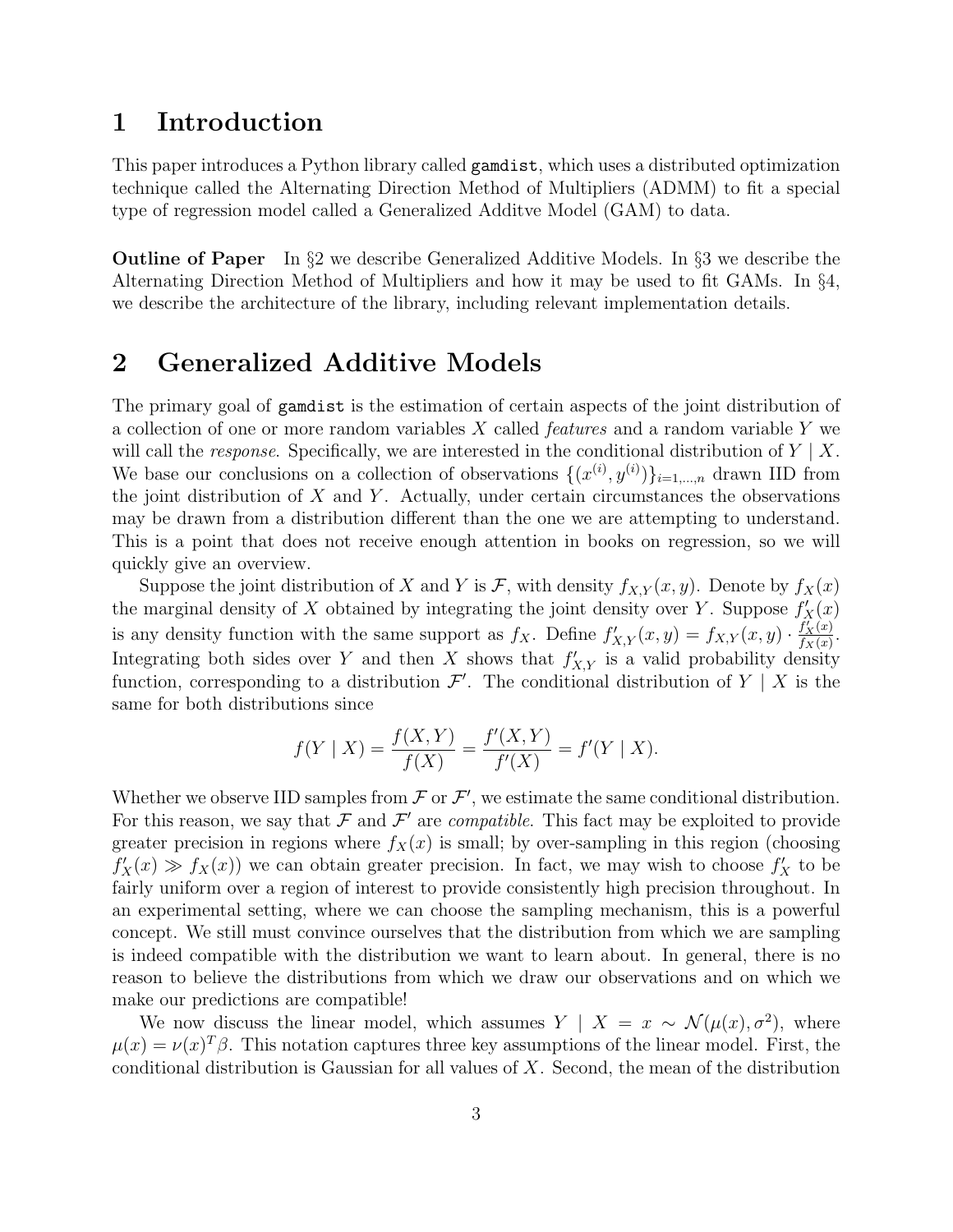depends on the features  $X$  in a fairly specific way discussed below. Third, the variance is the same for all values of  $X$ . These assumptions are all loosened in various generalizations of the linear model used in gamdist.

If we choose  $\nu(x) = x$ , then the assumption is that  $\mu(x) = x^T \beta$ , and the mean depends linearly on the features; however, the *linear* in *linear model* refers to the dependence on  $\beta$ , not on the features. It is common to include a constant term in  $\nu(x)$  to account for an affine dependency between the features and the response. For example,  $\nu(x) = \begin{bmatrix} 1 & x_1 & x_2 & \cdots \end{bmatrix}^T$ . We might incorporate quadratic terms to capture nonlinear dependencies including interactions, such as  $\nu(x) = \begin{bmatrix} x_1 & x_2 & x_1^2 & x_1 \cdot x_2 & x_2^2 & \cdots \end{bmatrix}^T$ . Or we might include more exotic transformations of the features, like  $\nu(x) = [\log(x_1) \sin(x_2) \cdots]^T$ . These models are nonlinear in the features, but linear in the parameters  $\beta$ ; however, the linear model will only incorporate transformations that we explicitly include. Since  $\nu$  is more than just the feature vector we call it the design function.

Another common situation is when some or all of the features are categorical. For example, consider a model with a single feature corresponding to a person's favorite color, and suppose choices are limited to red, green, and blue. The model would consist of the average responses for people who prefer any particular color. We might support such a model by defining

$$
\nu(x) = \begin{cases} \begin{bmatrix} 1 & 0 & 0 \end{bmatrix}^T & \text{if } x = \text{red} \\ \begin{bmatrix} 0 & 1 & 0 \end{bmatrix}^T & \text{if } x = \text{green} \\ \begin{bmatrix} 0 & 0 & 1 \end{bmatrix}^T & \text{if } x = \text{blue.} \end{cases}
$$

Alternative approaches to encoding categorical variables are common and useful in different circumstances. We see that the simple linear model is applicable to a wide range of problems, even those that may not appear linear at first glance.

Fitting a linear model to a set of observations is called linear regression, and is accomplished by solving a least squares optimization problem. This is an example of maximum likelihood estimation (MLE), itself a special case of maximum a posteriori (MAP) estimation, which is the unifying approach used throughout gamdist. It is worth formulating this optimization problem so that we may see how it evolves as we consider more general scenarios.

Recall that we have *n* observations of the form  $\{(x^{(i)}, y^{(i)})\}_{i=1,\dots,n}$  drawn IID from a distribution compatible with the distribution of interest.<sup>1</sup> Under the assumptions of the linear model,  $Y \mid X = x^{(i)} \sim \mathcal{N}(\mu(x^{(i)}), \sigma^2)$ . The likelihood of a particular observation is

$$
\mathcal{L}(\beta; x^{(i)}, y^{(i)}) = \frac{1}{\sqrt{2\pi\sigma^2}} \cdot \exp\left(-\frac{1}{2\sigma^2} \left(y^{(i)} - \nu \left(x^{(i)}\right)^T \beta\right)^2\right).
$$

Note that by convention the likelihood is interpreted as a function of  $\beta$  parameterized by the observation  $(x^{(i)}, y^{(i)})$ . The likelihood of the entire set of observations is the product of the

<sup>&</sup>lt;sup>1</sup>This assumption is loosened in random effects or mixed effects models which are not considered here; see [Str12].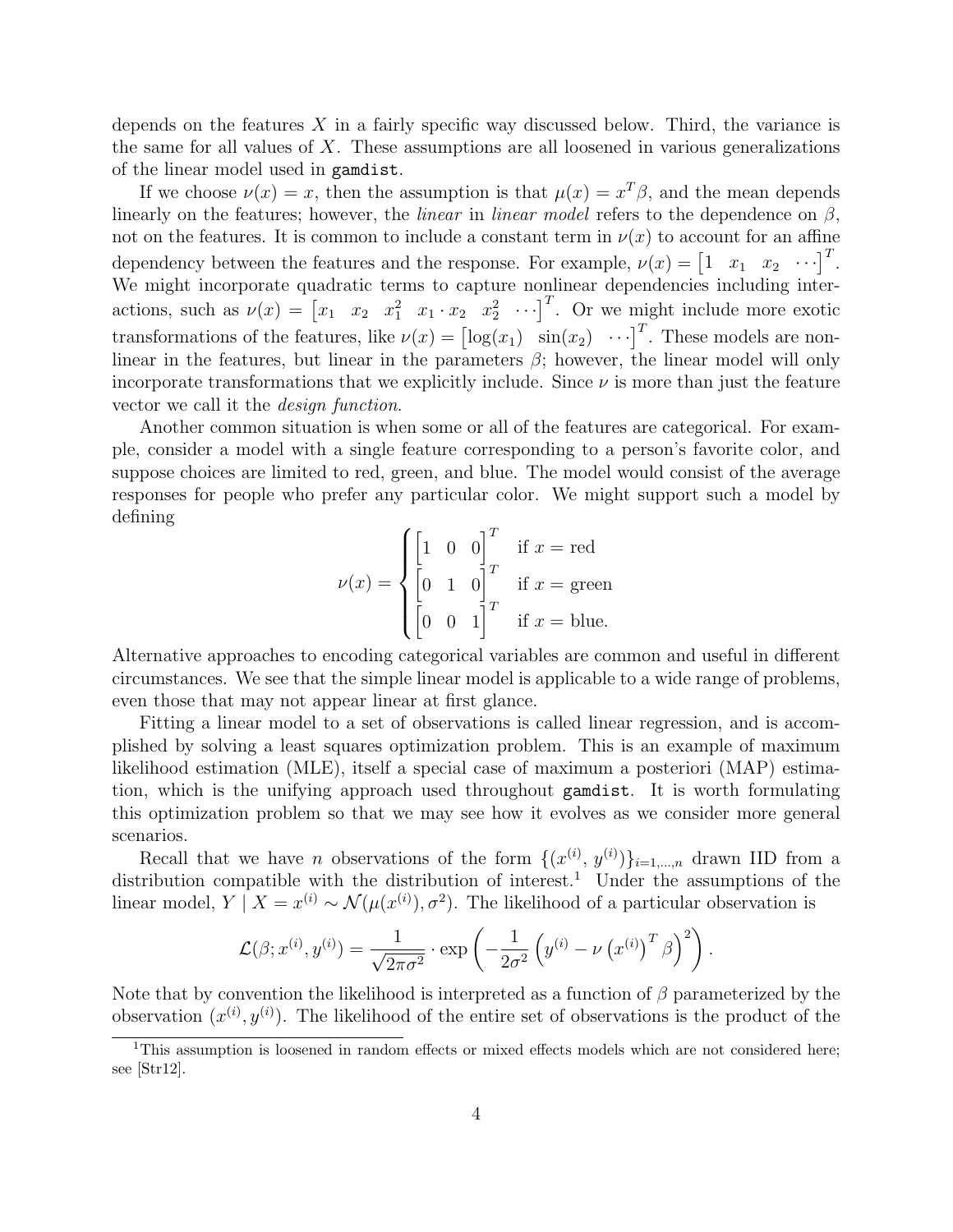likelihoods of the individual observations:  $\mathcal{L}(\beta; x, y) = \prod_{i=1}^n \mathcal{L}(\beta; x^{(i)}, y^{(i)})$ . The log-likelihood is the sum of the log-likelihoods of the individual observations:

$$
\ell(\beta; x, y) = \log \mathcal{L}(\beta; x, y) = -n/2 \log(2\pi\sigma^2) - \frac{1}{2\sigma^2} \sum_{i=1}^n (y^{(i)} - \nu (x^{(i)})^T \beta)^2.
$$

Maximizing the likelihood is the same as maximizing the log-likelihood, and if we are only interested in estimating  $\beta$ , this is equivalent to the problem

minimize 
$$
\sum_{i=1}^{n} \left( y^{(i)} - \nu \left( x^{(i)} \right)^T \beta \right)^2,
$$

where the variable is  $\beta$  and  $y^{(i)}$  and  $\nu(x^{(i)})$  are data. An elementary result in optimization theory is that a unique solution exists if and only if  $V^T V$  is full rank, where the *i*th row of V is equal to  $\nu(x^{(i)})^T$ . In that case, the optimal  $\beta$  satisfies the so-called normal equations:

$$
V^T V \hat{\beta} = V^T y.
$$

If we assume the model is correct (that is, that the conditional distribution really has the assumed form), exact formulae exist for confidence intervals on the parameters  $\beta$ . If the variance is unknown, it too can be estimated from the data. We can employ hypothesis tests against the null hypothesis that some or all of the components of  $\beta$  are zero. We can apply the resulting model to new data assumed to be drawn from the same joint distribution to compute confidence intervals on the response,  $Y \mid X = x_{\text{new}}$  or the mean of this distribution,  $\mu(x_{\text{new}})$ . These are immensely valuable tools in the analysis of data and the application of data to predictions. A good reference on linear models is [Wei05]. Useful results are collected in Appendix A.

Even if the assumptions underlying the linear model are correct, if the noise is high, or if the number of features is large relative to the number of observations, we may use regularization to improve both the estimates of  $\beta$  and predictions based on the estimated model. Regularization reduces the sensitivity of the estimates to noise at the expense of introducing bias, and may be thought of as imposing a Bayesian prior on the parameters  $\beta$ . Some of the most common forms of regularization include ridge regression and the lasso [Tib96]. For example, the lasso may be formulated as the problem:

minimize 
$$
\sum_{i=1}^{n} \left( y^{(i)} - \nu \left( x^{(i)} \right)^T \beta \right)^2 + \lambda \cdot ||\beta||_1,
$$

but this problem does not have a closed-form solution. Moreover, introducing regularization means the formulation is no longer a maximum likelihood estimation problem. Instead, it is a maximum a posteriori estimation problem. MLE problems have some statistical properties that MAP estimation problems do not possess.

If the conditional distribution is not Gaussian, other techniques may prove more useful. For example, if the conditional distribution is Laplacian, we may use least absolute deviation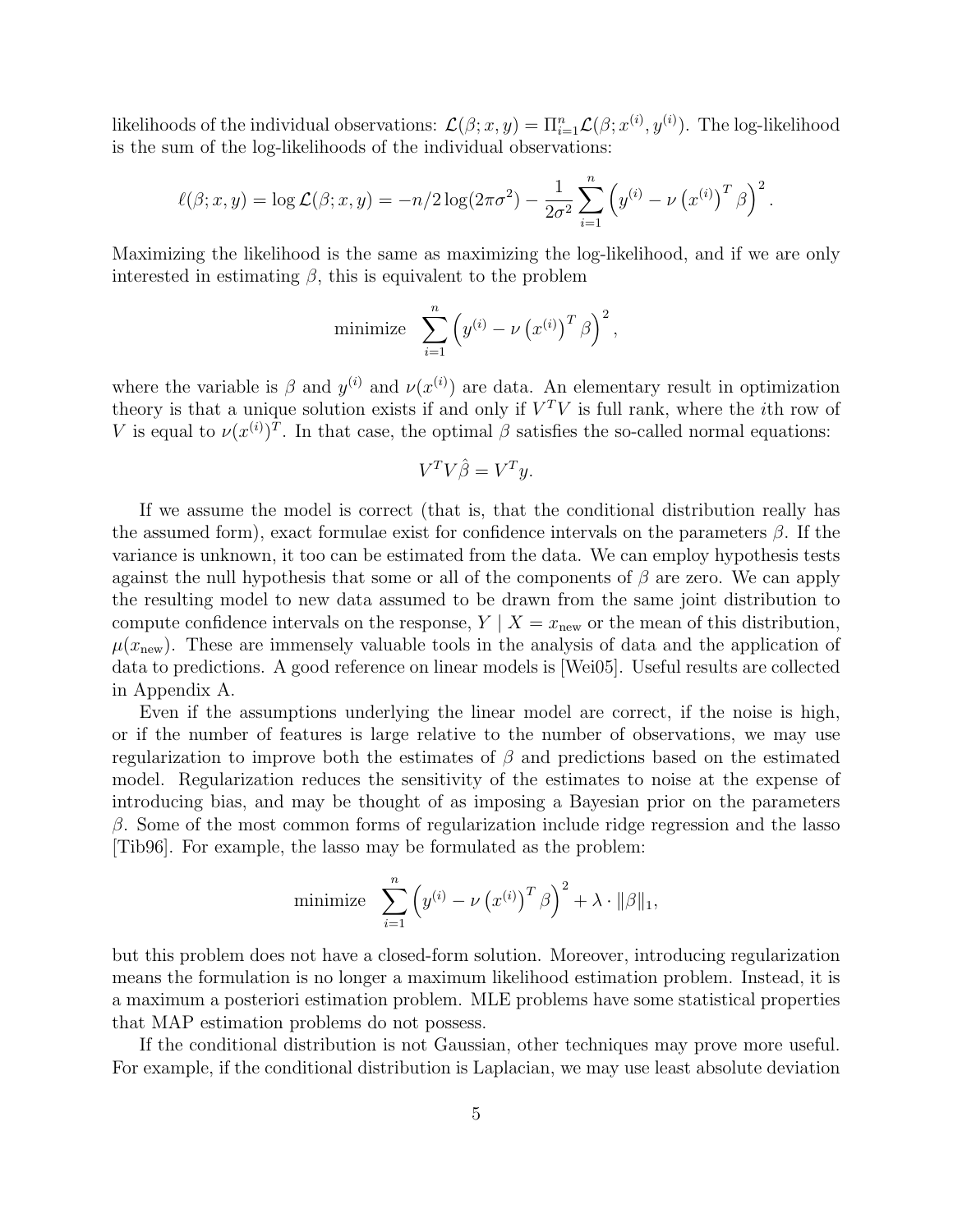regression instead of least squares [BD93]. Like with the lasso, there are no exact formulae for statistical inference in this context and we must settle for an asymptotic or non-parametric approach such as the bootstrap [ET93].

Yet another approach to extending linear models was introduced by [NW72] and discussed in detail in [MN89]. Their formulation extends the linear model in a few ways. The conditional distribution is not assumed to be Gaussian. Common alternatives include the binomial and Poisson distributions. The mean of the distribution is permitted to depend on the features in a more complicated way, via the introduction of a link function, g:  $g(\mu(x)) = \eta(x) = \nu(x)^T \beta$ . When  $g(x) = x$ , this recovers the same relationship between the features and  $\mu$  assumed in the linear model, but other link functions may be used like the logistic function  $g(x) = \log(x/(1-x))$ . Finally, the variance is sometimes permitted to depend on x instead of being constant. Such models are called Generalized Linear Models (GLMs). Fitting such models is accomplished via maximum likelihood estimation:

minimize 
$$
\sum_{i=1}^n \ell(\beta; x^{(i)}, y^{(i)}).
$$

Regularization may be added to the objective term just as in linear regression, but then this is no longer a MLE problem. For many choices of distribution family, link function, and regularization, the corresponding optimization problem is convex. Appendix B collects some useful results about GLMs.

Introduced by [HT86], Generalized Additive Models (GAMs) extend GLMs by permitting  $\eta(x)$  to be a nonparametric function of the features:  $\eta(x) = \sum_{i=1}^{p} h_i(x_i)$ , where  $h_i$  are smooth functions. When  $h_i(x_i) = \beta_i x_i$ , the linear model is recovered (all of the parametric dependencies discussed with regards to  $\nu$  are still possible here of course, but the idea is that the data itself should tell us the form of the relationship). Typically the  $h_i$  functions are chosen to be some sort of spline, such as a natural cubic spline. Yet again, GAMs are fit using MAP estimation, and when the functions  $h_i$  are chosen to be natural cubic splines, this corresponds to a convex optimization problem. The full optimization problem may be formulated as:

minimize 
$$
\sum_{i=1}^n \ell(\beta; x^{(i)}, y^{(i)}) + r(\beta),
$$

where r is a regularization function applied to the parameters  $\beta$  alone (and not to the data).

### 3 The Alternating Direction Method of Multipliers

### 4 Software Architecture

### Acknowledgments

This is an example of an unnumbered section.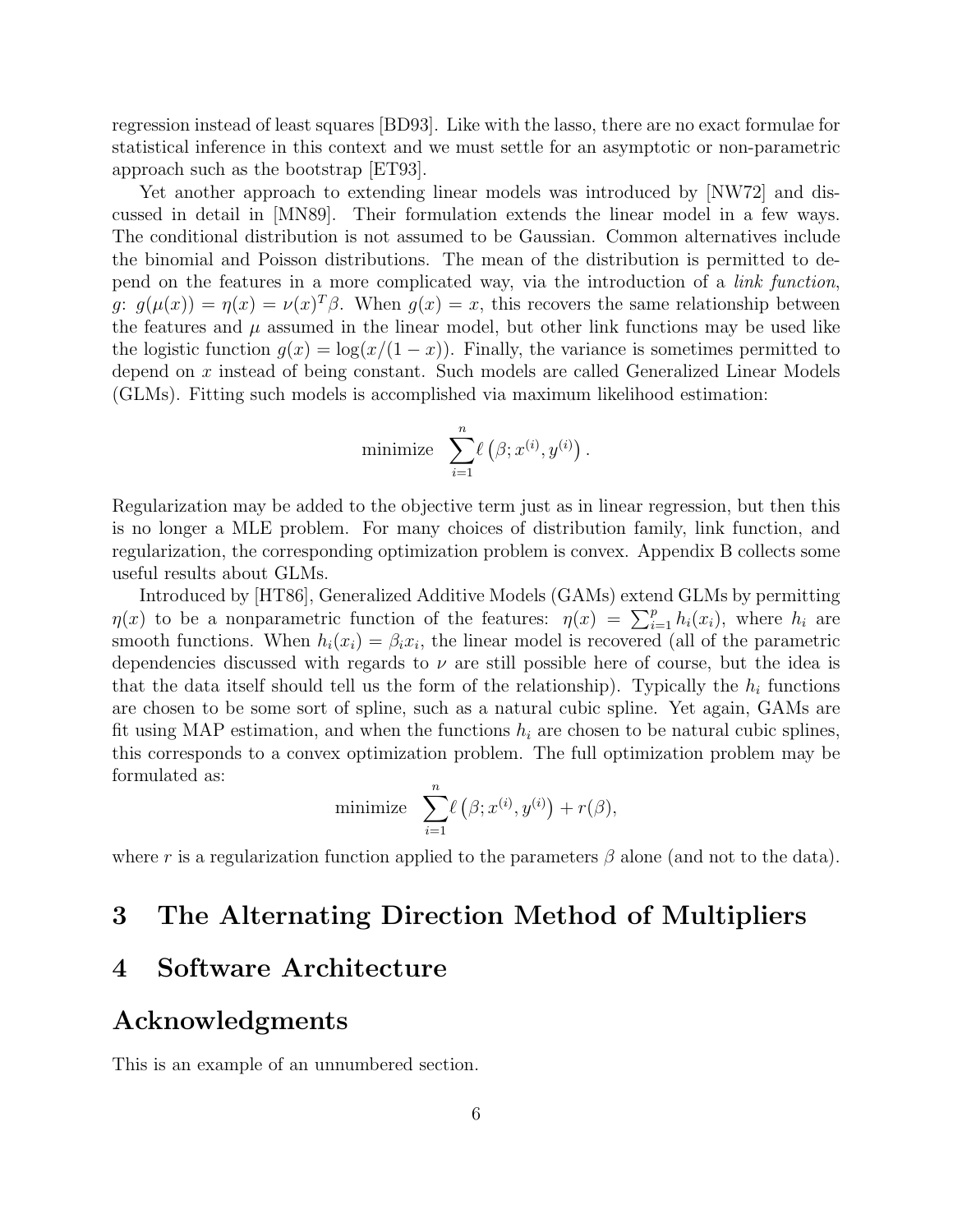### A Properties of the Linear Model

In this section, we state various useful facts (without proof) regarding the linear model. For details, see [Wei05], [SL03], [Woo17], and [CB01]. The goal of this section is twofold: to gather formulae used in gamdist, and to highlight what we typically want to do in a regression analysis, beyond just fitting the model. In fact, it is often desirable to quantify the uncertainty in fitted model parameters, check the assumptions of the model through examination of the residuals, perform model selection, and quantify the uncertainty associated with predictions.

The beauty of the linear model is that exact formulae are attainable in support of these goals. Other types of regression only support asymptotic or approximate formulae. However, it is rarely the case that the assumptions of the linear model are expected to hold exactly. If the assumptions are approximately valid, we may hope the formulae which follow are approximately valid. Much has been written about the robustness of these formulae under deviations from the assumptions [SL03, §9]. We are inspired by the maxim [BD87], "All models are wrong, but some are useful."

#### A.1 Properties of the Estimated Model

Suppose  $Y \mid X = x \sim \mathcal{N}(\mu(x), \sigma^2)$ , where  $\mu(x) = \nu(x)^T \beta$  and  $\nu(x) \in \mathbb{R}^p$  is a known function. Let  $\{(x^{(i)}, y^{(i)})\}_{i=1,\dots,n}$  be IID samples drawn from the joint distribution of X and Y. Let V be the matrix whose *i*th row is  $\nu(x^{(i)})$ , and assume V is full rank. Let  $\hat{\beta} = (V^T V)^{-1} V^T y$ . Then  $\hat{\beta} \sim \mathcal{N}(\beta, \mathcal{I}^{-1})$ , where  $\mathcal{I} = (V^T V)/\sigma^2$  is the Fisher information matrix. Specifically,  $\hat{\beta}$  has a multivariate normal distribution, and  $\hat{\beta}$  is an unbiased estimate of  $\beta$ . It is also a consistent estimate of  $\beta$ , meaning that  $\beta$  converges in probability to  $\beta$ , as n increases without limit. It is also the best linear unbiased estimate of  $\beta$ : any other linear, unbiased estimates have higher variance than  $\hat{\beta}$  [Woo17, § 1.3.9].

A simple modification permits the model to be much more flexible. Suppose that the ith observation has variance  $\sigma^2/w^{(i)}$ , where  $w^{(i)}$  are known, positive numbers. Let U be the th observation has variance  $\sigma^2/w^{(i)}$ , where  $w^{(i)}$  are known, positive numbers. Let U be the matrix whose *i*th row is  $\sqrt{w^{(i)}}\nu(x^{(i)})$ , and let  $z^{(i)} = \sqrt{w^{(i)}}y^{(i)}$ . Then the conclusions of this section are valid substituting  $y \to z$  and  $V \to U$ . For example,  $\hat{\beta} = (U^T U)^{-1} U^T z$  is the best linear unbiased estimate of  $\beta$  [Wei05, § 5.1]. When  $w^{(i)} = 1$ , we get the original results since  $V = U$  and  $y = z$ . In what follows, we will proceed in terms of V and y.

If  $\sigma^2$  is unknown, it may be estimated from the data. Let

$$
\hat{\sigma}^2 = \frac{\|y - V\hat{\beta}\|_2^2}{n - p}.\tag{1}
$$

Then  $(n-p)\hat{\sigma}^2/\sigma^2 \sim \chi^2_{n-p}$ , and  $\hat{\beta}$  and  $\hat{\sigma}^2$  are independent [Wei05, § 3.4.4]. This indicates that  $\hat{\sigma}^2$  is an unbiased estimate of  $\sigma^2$ .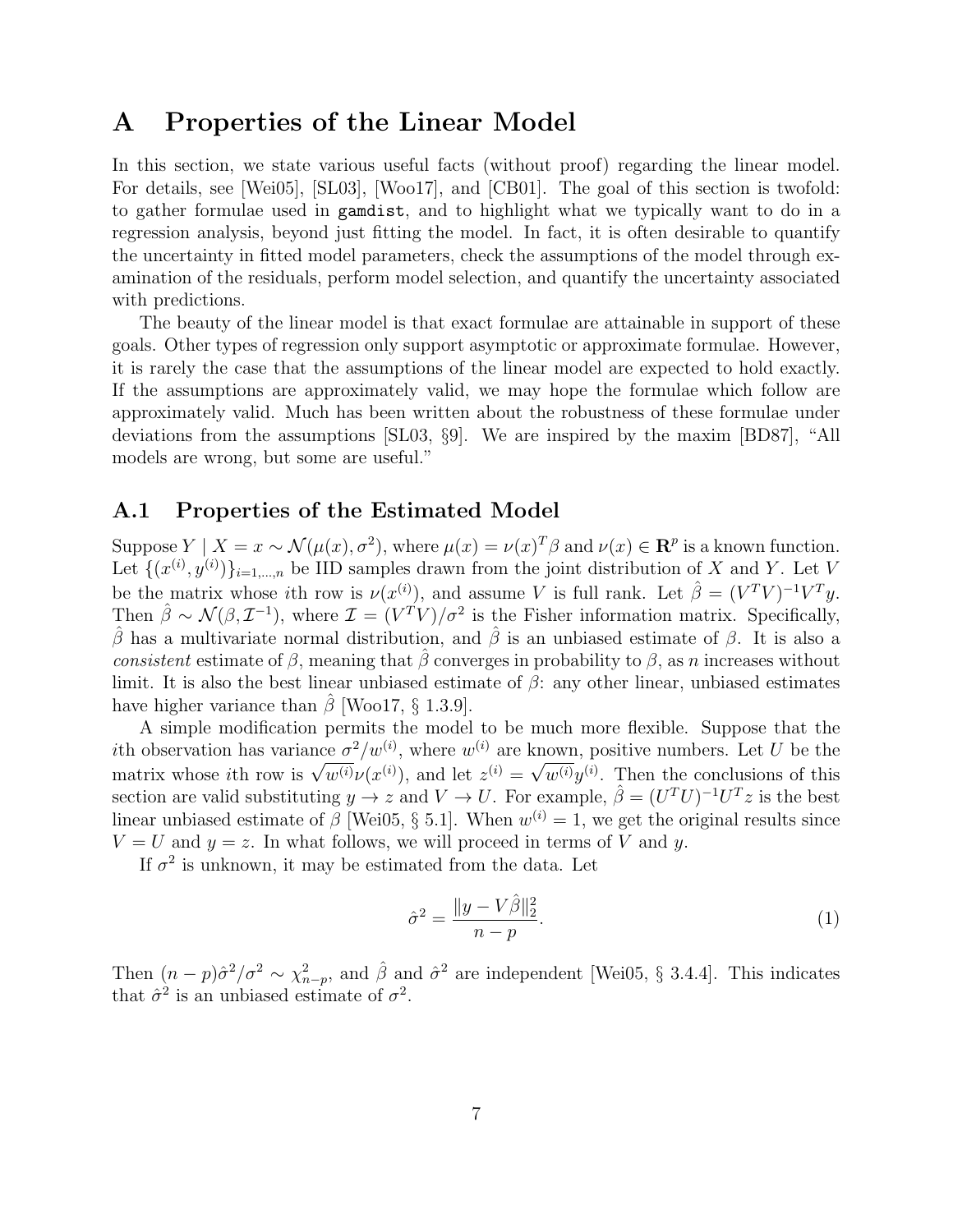#### A.2 Confidence Intervals and Hypothesis Tests

Suppose  $\mathbf{Prob}\{\chi_{n-p}^2 \in (\ell, u)\} = \alpha$ ; that is,  $(\ell, u)$  is a confidence interval (at level  $\alpha$ ) on a  $\chi^2_{n-p}$  random variable. Then

$$
\mathbf{Prob}\left\{\sigma^2 \in \left(\frac{(n-p)\cdot\hat{\sigma}^2}{u}, \frac{(n-p)\cdot\hat{\sigma}^2}{\ell}\right)\right\} = \alpha.
$$
\n(2)

A particularly useful case is when  $u \to \infty$ , corresponding to  $\ell = \Phi_{\chi^2_{n-p}}^{-1}(1-\alpha)$ , where  $\Phi_{\chi^2_{n-p}}$ is the cumulative distribution function of a  $\chi^2_{n-p}$  random variable, in which case

$$
\operatorname{Prob}\left\{\sigma^2 < \frac{(n-p)\cdot \hat{\sigma}^2}{\Phi_{\chi^2_{n-p}}^{-1}(1-\alpha)}\right\} = \alpha,
$$

corresponding to an upper confidence limit on  $\sigma^2$ , at level  $\alpha$ .

We may compute confidence intervals on linear combinations of the components of  $\beta$  by noting that  $c^T \hat{\beta} \sim \mathcal{N}(c^T \beta, ||c||^2_{\mathcal{I}})$ , where  $||c||^2_{\mathcal{I}} = c^T \mathcal{I}^{-1} c$  is (the square of) the Mahalanobis norm [SL03, § 3.11.1], and thus

$$
\frac{c^T \hat{\beta} - c^T \beta}{\|c\|_{\mathcal{I}}} \sim \mathcal{N}(0, 1). \tag{3}
$$

Let  $z^{1-\alpha/2}$  be the upper  $\alpha/2$  quantile of a standard Gaussian random variable. Then

$$
c^T \hat{\beta} \pm z^{1-\alpha/2} \cdot ||c||_{\mathcal{I}} \tag{4}
$$

are the endpoints of a  $100(1-\alpha)\%$  confidence interval on  $c^T\beta$ . This formula is only computable when  $\mathcal I$  is computable, which in turn is only possible when  $\sigma^2$  is known a priori. When  $\sigma^2$  is unknown, we need a formula in terms of its estimated value,  $\hat{\sigma}^2$ , leading to

$$
\frac{c^T \hat{\beta} - c^T \beta}{\|c\|_{\hat{\mathcal{I}}}} \sim t_{n-p},
$$

where  $\hat{\mathcal{I}} = V^T V / \hat{\sigma}^2$  is the estimated Fisher information matrix. Thus, when  $\sigma^2$  is unknown, a 100(1 –  $\alpha$ )% confidence interval on  $c^T\beta$  has endpoints

$$
c^T \hat{\beta} \pm t_{n-p}^{1-\alpha/2} \cdot ||c||_{\hat{\mathcal{I}}},\tag{5}
$$

where  $t_{n-p}^{1-\alpha/2}$  $n-p$  is the upper  $\alpha/2$  quantile of a Student's t distribution with  $n-p$  degrees of freedom.

These facts can be used for testing  $H_0$ :  $c^T \beta = d$  vs. the alternative,  $H_1 : c^T \beta \neq d$  for particular values of  $c \in \mathbb{R}^p$  and d. Under the null hypothesis,

$$
T_c := \frac{c^T \hat{\beta} - d}{\|c\|_{\hat{\mathcal{I}}}} \sim t_{n-p},\tag{6}
$$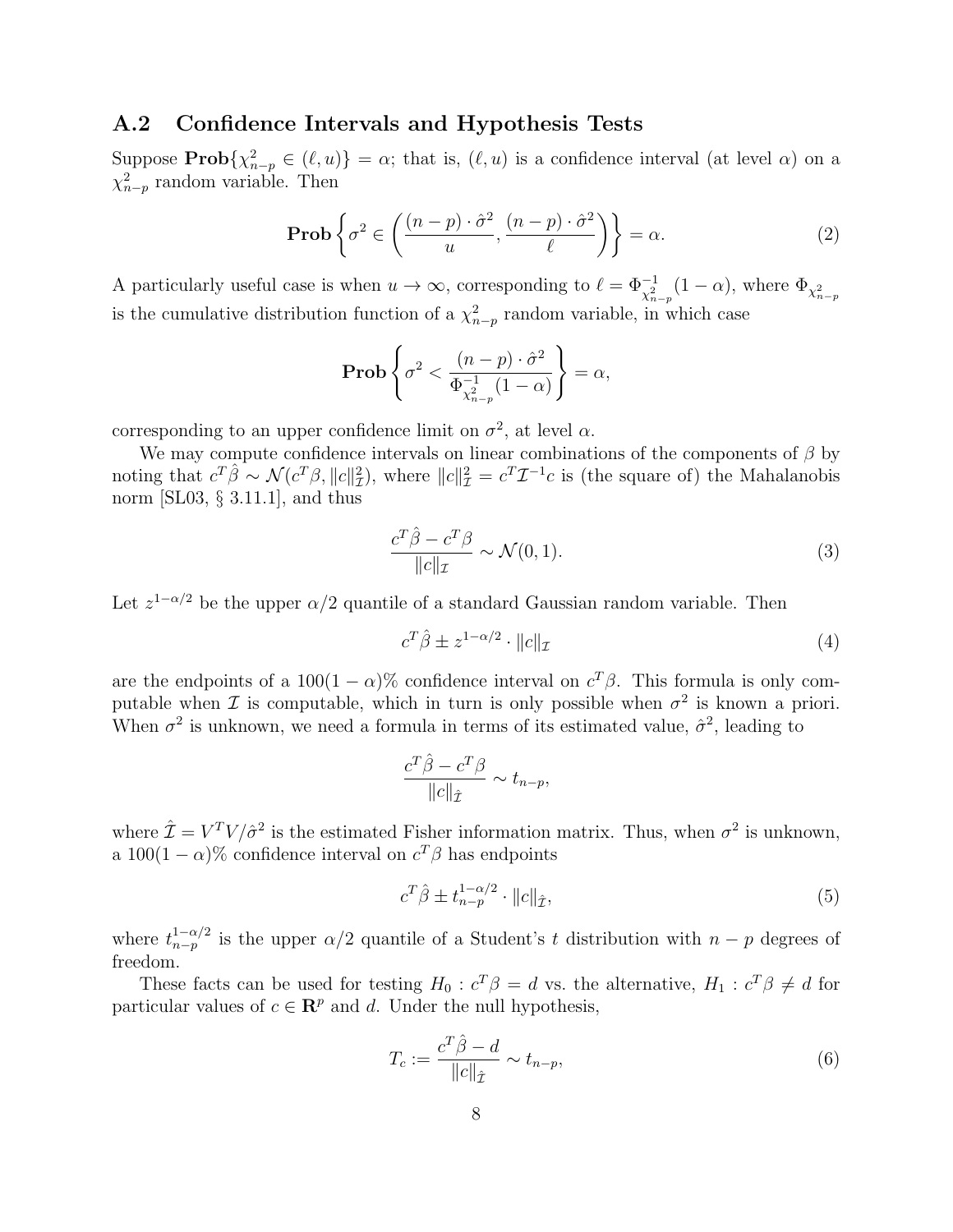so the p-value associated with the test is simply  $\Phi_{t_{n-p}}(-|T_c|) + (1 - \Phi_{t_{n-p}}(|T_c|))$ , where  $\Phi_{t_{n-p}}$ is the cumulative distribution function for a Student's t distribution with  $n - p$  degrees of freedom. Under a particular alternative hypothesis, say  $c^T \beta = d'$ ,  $T_c$  is distributed as a noncentral Student's t with  $n - p$  degrees of freedom and noncentrality parameter  $\lambda =$  $(d'-d)/||c||_{\mathcal{I}}$ . I could not find a derivation of this, so here is one:

$$
T_c = \frac{\frac{c^T \hat{\beta} - d'}{\|c\|_{\mathcal{I}}} + \frac{d' - d}{\|c\|_{\mathcal{I}}}}{\|c\|_{\hat{\mathcal{I}}}/\|c\|_{\mathcal{I}}} = \frac{\frac{c^T \hat{\beta} - d'}{\|c\|_{\mathcal{I}}} + \frac{d' - d}{\|c\|_{\mathcal{I}}}}{\sqrt{\hat{\sigma}^2/\sigma^2}} = \frac{\frac{c^T \hat{\beta} - d'}{\|c\|_{\mathcal{I}}} + \frac{d' - d}{\|c\|_{\mathcal{I}}}}{\sqrt{\frac{(n-p) \cdot \hat{\sigma}^2/\sigma^2}{n-p}}}.
$$

From Equation (3), the first term in the numerator has a standard Gaussian distribution. The second term in the numerator is the noncentrality parameter. The denominator is the square root of a  $\chi^2_{n-p}$  random variable divided by its degrees of freedom. The numerator is a function of  $\hat{\beta}$  while the denominator is a function of  $\hat{\sigma}^2$ , so the numerator and denominator are statistically independent. This is precisely the characterization of a noncentral Student's t distribution. For a test of size  $\alpha$ , we would reject the null if  $|T_c| > t_{n-p}^{1-\alpha/2}$ . The probability of doing so under a particular alternative hypothesis is the power of the test and is given by:

$$
1 - \Phi_{t_{n-p;\lambda}}(t_{n-p}^{1-\alpha/2}) + \Phi_{t_{n-p;\lambda}}(-t_{n-p}^{1-\alpha/2}),
$$

where  $\Phi_{t_{n-p;\lambda}}$  is the cumulative distribution function for a noncentral Student's t distribution with  $n - p$  degrees of freedom and noncentrality parameter  $\lambda = (d' - d)/||c||_{\mathcal{I}}$ . Note we need to assume a value of  $\sigma^2$  associated with the alternative hypothesis to compute  $||c||_{\mathcal{I}}$  for the noncentrality parameter.

As special cases of the above discussion, when  $c = \hat{e}_i$  (that is, a vector with a 1 in the *i*th entry, and zeros elsewhere), we get confidence intervals for, and hypothesis tests regarding,  $\beta_i$ . When  $c = \nu(x_{\text{new}})$ , we get confidence intervals for  $\mu(x_{\text{new}})$ ; that is, the mean response of the model applied to a new data point. Confidence intervals on  $Y \mid X = x_{\text{new}}$  involve an extra component of uncertainty due to the variance of the conditional distribution: even if we knew  $\mu(x_{\text{new}})$  perfectly, the conditional distribution still has variance  $\sigma^2$ . This leads to an extra term of  $\hat{\sigma}^2$  as compared to Equation (5):

$$
\nu(x_{\text{new}})^T \hat{\beta} \pm t_{n-p}^{1-\alpha/2} \cdot \sqrt{\hat{\sigma}^2 + \|\nu(x_{\text{new}})\|_{\hat{\mathcal{I}}}^2},\tag{7}
$$

which are the endpoints of a confidence interval on  $Y$  [Wei05, §3.6].

When we want simultaneous confidence intervals on multiple linear combinations of  $\beta$ , we must adjust for the multiple comparisons. There is more than one approach to doing so. Suppose we are interested in  $C\beta$ , where  $C \in \mathbb{R}^{q \times p}$ . Then

$$
C\hat{\beta} \sim \mathcal{N}\left(C\beta, C\mathcal{I}^{-1}C^T\right),\,
$$

which shows that  $C\hat{\beta}$  is an unbiased estimator for  $C\beta$ , and that  $C\hat{\beta}$  is normally distributed. Note that when  $C = V$ , we get the distribution of the fitted means,  $\hat{\mu}$ , since  $\hat{\mu} := V \hat{\beta}$ .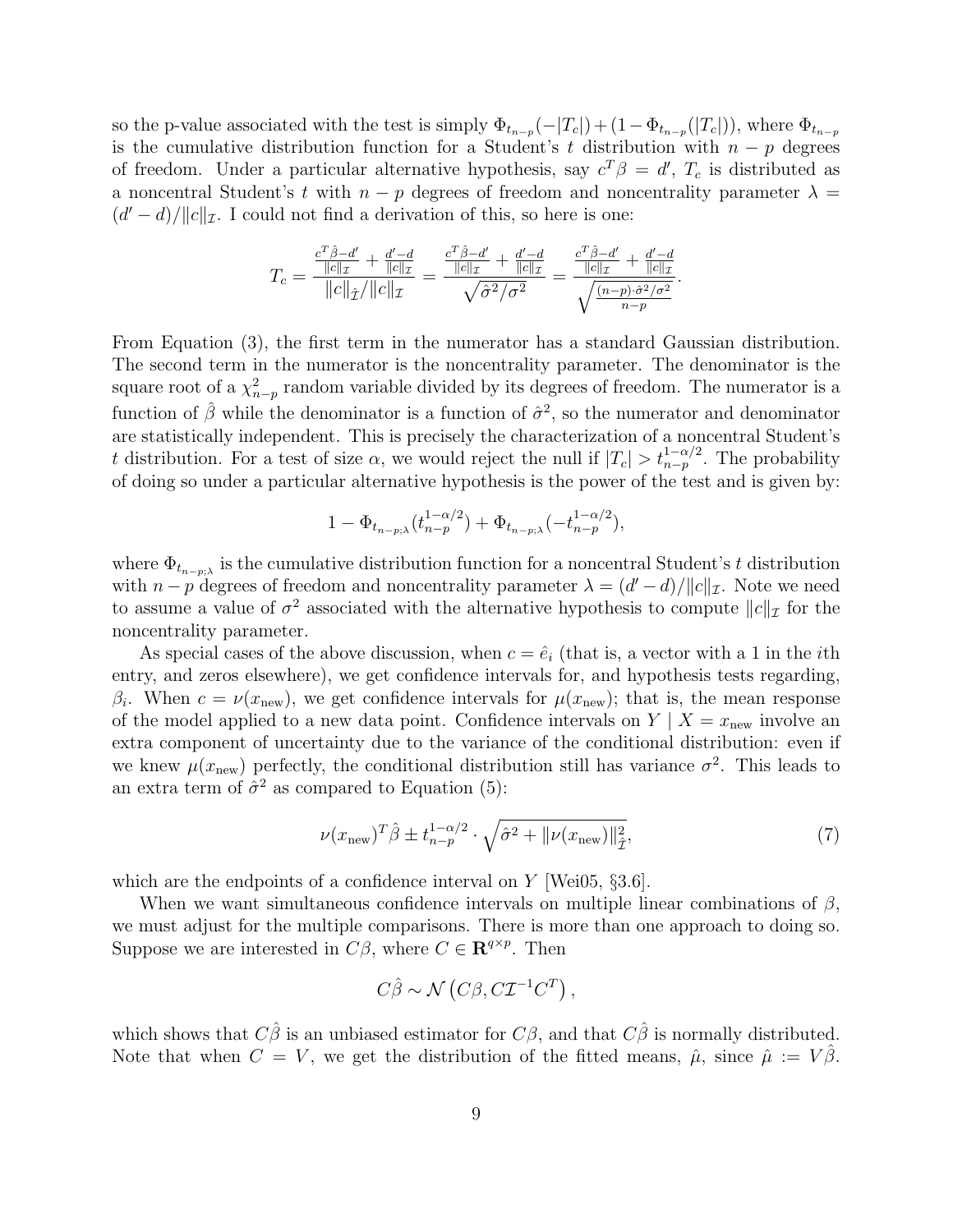Suppose we are interested in simultaneous confidence intervals on  $C\beta$  at level  $\alpha$ . The Bonferroni correction defines  $\alpha' = \alpha/q$  and then simply uses the endpoints in Equation (5) for each individual component of  $C\beta$ , substituting  $\alpha'$  for  $\alpha$ . For example, suppose we wanted a simultaneous 95% confidence interval on  $C\beta$ , where C has  $q = 5$  rows. Then  $\alpha = 0.05$ and  $\alpha' = 0.01$ . So we would compute 99% confidence intervals on each component  $c^{(i)}\beta$ , where  $c^{(i)}$  is the *i*th row of C. This approach is simple but overly conservative in many cases [Wei05, § 9.1.3].

Another method, due to Scheffe, defines simultaneous confidence intervals for *any* linear function of  $C\beta$  [Sch59]. This is especially helpful when q is very large (in that case, the Bonferroni correction renders the confidence intervals too wide to be practically useful). Suppose C has rank r, and that  $A \in \mathbb{R}^{r \times p}$  is any collection of r linearly independent rows of C. We wish to estimate simultaneous confidence intervals on quantities of the form  $h^T A \beta$ . For example, when  $h = \hat{e}_i$ , this is simply the *i*th component of  $A\beta$ , but h can be anything. Then

$$
h^T A \hat{\beta} \pm (r \cdot F_{r,n-p}^{1-\alpha})^{1/2} \cdot ||A^T h||_{\hat{\mathcal{I}}}
$$

is a 100(1 –  $\alpha$ )% confidence interval on  $h^T A \beta$ , where  $F_{r,n-p}^{1-\alpha}$  is the upper  $\alpha$  quantile of Snedecor's F distribution having r and  $n - p$  degrees of freedom in the numerator and denominator, respectively [SL03, § 5.1.1].

Now suppose C is full rank, and that  $q < p$ . We would like to test the hypothesis  $C\beta = d$ . As derived in [Woo17, § 1.3.4],

$$
T_C(d) := \frac{1}{q} (C\hat{\beta} - d)^T (C\hat{\mathcal{I}}^{-1} C^T)^{-1} (C\hat{\beta} - d) = \frac{1}{q} ||C\hat{\beta} - d||^2_{C\hat{\mathcal{I}}^{-1} C^T} \sim F_{q, n-p},
$$
(8)

where  $F_{q,n-p}$  is Snedecor's F distribution. The notation is intended to make it clear that the test statistic depends on d; where there is no risk of confusion we will simply write  $T<sub>C</sub>$ . This relationship generalizes  $(6)$  since an F distribution with one degree of freedom in the numerator is equivalent to a  $t^2$  distribution [Wei05, § 3.5.3]. The p-value for this test would be  $1-\Phi_{F_{q,n-p}}(T_C)$ , where  $\Phi_{F_{q,n-p}}$  is the cumulative distribution function for an F distribution with the specified degrees of freedom.

Under a particular alternative hypothesis, say  $C\beta = d'$ ,  $T_C$  has a noncentral F distribution with noncentrality parameter  $\lambda = ||d' - d||_{C_{\mathcal{I}} \to C_{\mathcal{I}}}^2$ . As above, I cannot find the derivation of this anywhere, so I'll provide it here. Let  $\overline{L}^T L = (C \mathcal{I}^{-1} C^T)^{-1}$  (for example, L is the Cholesky decomposition). Then  $L(C\hat{\beta}-d') \sim \mathcal{N}(0, I)$  and  $L(C\hat{\beta}-d) \sim \mathcal{N}(L(d'-d), I)$ .

<sup>&</sup>lt;sup>2</sup>Since the range of  $A<sup>T</sup>$  is equal to the range of  $C<sup>T</sup>$ , for any vector  $h' \in \mathbb{R}^q$ , there exists  $h \in \mathbb{R}^r$  such that  $C^{T}h' = A^{T}h.$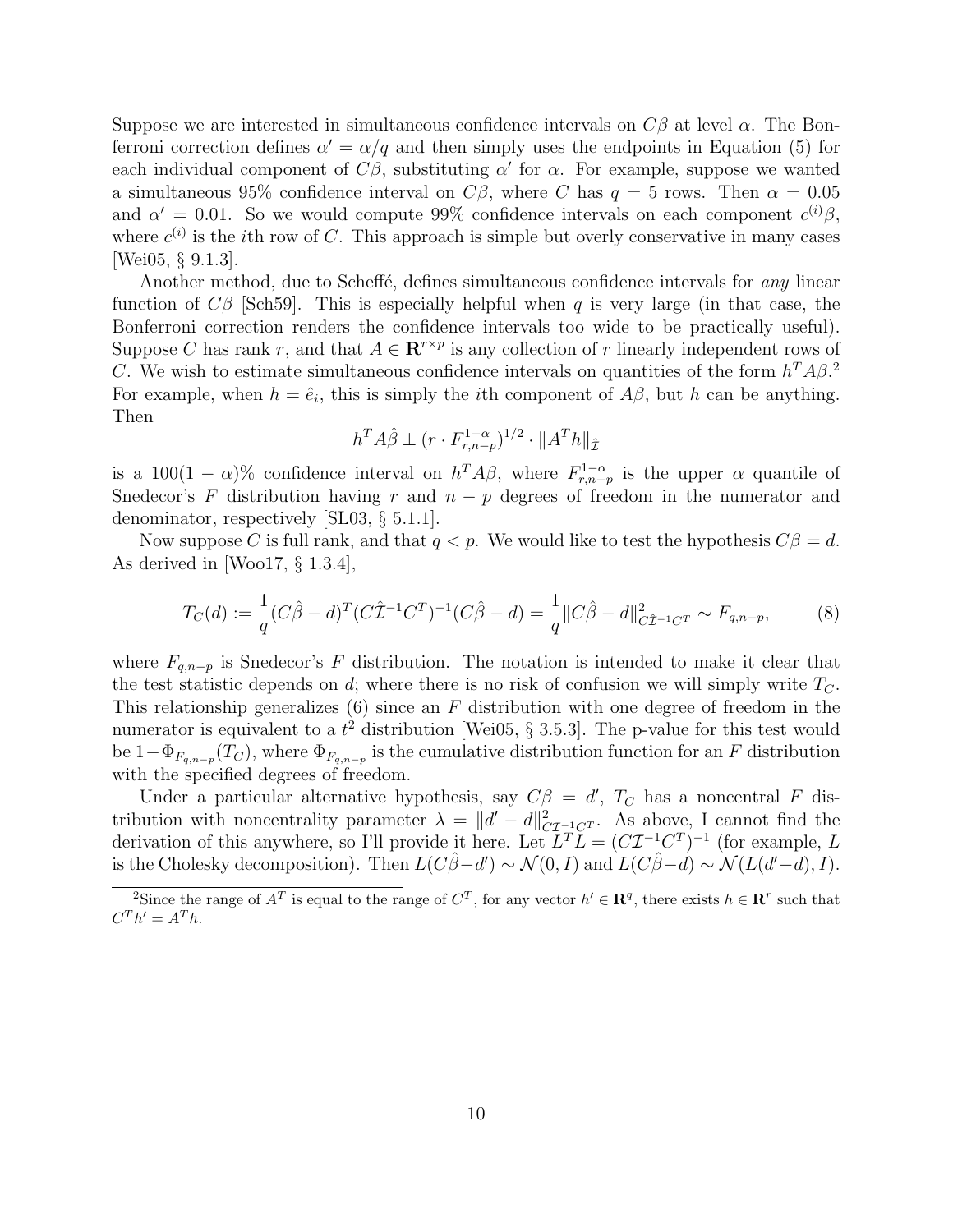Under the alternative hypothesis,

$$
T_C = \frac{1}{q} (C\hat{\beta} - d)^T (C\hat{\mathcal{I}}^{-1}C^T)^{-1} (C\hat{\beta} - d)
$$
  
= 
$$
\frac{(C\hat{\beta} - d)^T (C\mathcal{I}^{-1}C^T)^{-1} (C\hat{\beta} - d)}{(n-p)\hat{\sigma}^2/\sigma^2}
$$
  
= 
$$
\frac{\frac{\|L(C\hat{\beta} - d)\|_2^2}{n}}{(n-p)\hat{\sigma}^2/\sigma^2}
$$
  
= 
$$
\frac{\frac{q}{(n-p)\hat{\sigma}^2/\sigma^2}}{(n-p)^2}
$$

The denominator is a  $\chi^2_{n-p}$  random variable divided by its degrees of freedom. The numerator is the sum of squares of independent unit variance Gaussian random variables with mean vector  $\mu = L(d' - d)$ , so letting

$$
\lambda = \mu^T \mu
$$
  
=  $(d' - d)^T L^T L (d' - d)$   
=  $(d' - d)^T (C \mathcal{I}^{-1} C^T)^{-1} (d' - d)$   
=  $||d' - d||_{C \mathcal{I}^{-1} C^T}^2$ ,

we see that the numerator is a noncentral  $\chi_q^2$  random variable with noncentrality parameter  $\lambda$ , divided by its degrees of freedom. Since the numerator is a function of  $\hat{\beta}$ , and the denominator is a function of  $\hat{\sigma}^2$ , the numerator and denominator are statistically independent, which demonstrates the test statistic is F-distributed. For a test of size  $\alpha$ , we would reject the null if  $T_c > F_{q,n-p}^{1-\alpha}$ . The probability of doing so under a particular hypothesis is the power of the test and is given by:

$$
1 - \Phi_{F_{q,n-p;\lambda}}(F_{q,n-p}^{1-\alpha}),
$$

where  $\Phi_{F_{q,n-p;\lambda}}$  is the cumulative distribution function of a noncentral F distribution with the stated degrees of freedom and noncentrality parameter.

Equation (8) enables us to compute a confidence region on  $C\beta$ . A 100(1- $\alpha$ )% confidence region is given by  $\{d : T_C(d) \leq F_{q,n-p}^{1-\alpha}\}$ . Since  $T_C$  is a quadratic form, the confidence region is an ellipsoid centered at  $C\hat{\beta}$  with orientation and size relating to the eigenvectors and eigenvalues of  $C\mathcal{I}^{-1}C^{T}$ , as well as the number of rows in C, q, and the confidence level  $\alpha$ . This confidence region is closely related to Scheffé's method.

#### A.3 Model Selection

The F-test is useful in several situations. Suppose we are considering a sequence of nested models: a model consisting only of a grand mean (in which  $\mu$  does not depend on the features at all), a model consisting only of main effects, a model with first-order interactions, and a model with higher-order interactions. We may wish to check  $H_0$ : the model consists only of main effects vs.  $H_1$ : interactions are present. This amounts to checking whether  $C\beta = 0$ ,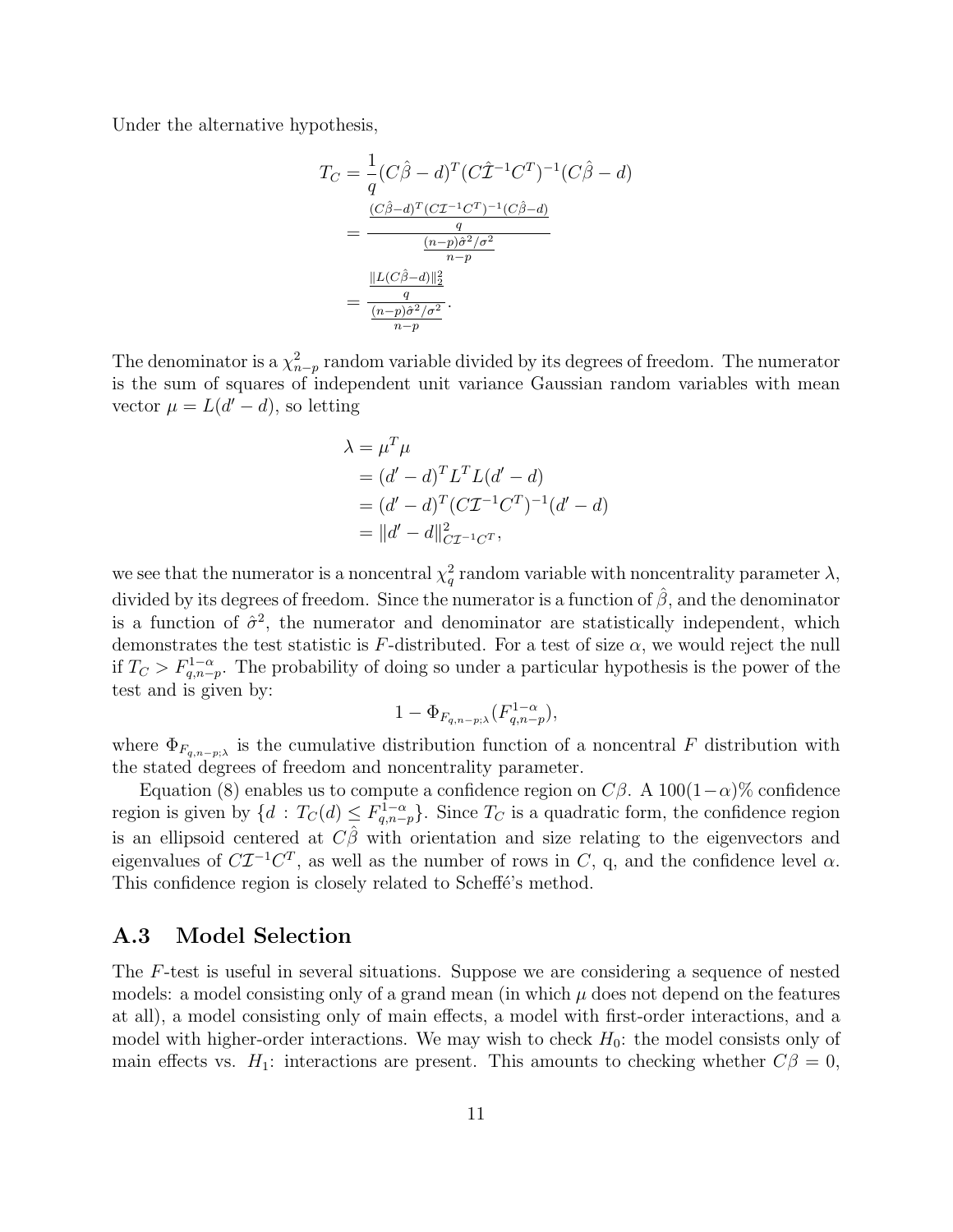where  $C\beta$  are the components of  $\beta$  corresponding to the interaction terms. Or we may want to check  $H_0: \mu(x) = \mu$  vs.  $H_1: \mu(x) \neq \mu$ , where  $\mu$  is the grand mean. In this case, we are checking whether there is any evidence of the mean response depending on the features.

If a particular feature is categorical with at least three levels, it will consist of at least two parameters. We would typically want to test whether all associated parameters are non-zero, not just one. Or if  $\nu(x)$  consists of multiple transformations of a particular feature, like  $\nu(x) = \begin{bmatrix} \cdots & x_1 & x_1^2 & \log(x_1) & \cdots \end{bmatrix}^T$ , we might want to simultaneously test all the corresponding components of  $\beta$  for being non-zero. The F-test described here is applicable to these scenarios.

The F-test is not the only approach to model selection, however; other methods include those based on information criteria like Akaike's Information Criterion (AIC) [SL03, § 12.3.3], the Bayesian Information Criterion (BIC), and Mallow's  $C_p$  statistic [Wei05, § 10.2.1]. These are given, respectively, by:

$$
\text{AIC} = n \log(2\pi\sigma^2) + \frac{1}{\sigma^2} ||y - V\hat{\beta}||_2^2 + 2 \cdot \text{dof} \quad (\sigma^2 \text{ known})
$$
\n
$$
\text{AIC} = n \log(2\pi ||y - V\hat{\beta}||_2^2/n) + n + 2 \cdot \text{dof} \quad (\sigma^2 \text{ unknown})
$$
\n
$$
\text{AICc} = \text{AIC} + \frac{2\text{dof}^2 + 2\text{dof}}{n - \text{dof} - 1} \quad \text{(linear model correct)}
$$
\n
$$
= n \log(2\pi ||y - V\hat{\beta}||_2^2/n) + \frac{n(n + \text{dof} - 1)}{n - \text{dof} - 1} \quad (\sigma^2 \text{ unknown})
$$
\n
$$
\text{BIC} = n \log(||y - V\hat{\beta}||_2^2/n) + \text{dof} \cdot \log(n)
$$
\n
$$
C_p = \frac{||y - V\hat{\beta}||_2^2}{\sigma^2} + 2 \cdot \text{dof} - n,
$$

where dof is equal to the number of parameters estimated in the model. If  $\sigma^2$  is known a priori, this is simply p; otherwise, it is  $p + 1$ . Note that AIC comes in two forms depending on whether  $\sigma^2$  is known a priori. A modification of AIC is often desirable for small sample sizes; this is known as the corrected AIC, or AICc. The correction term depends on whether we believe the model truly is normally distributed with a mean depending linearly on the parameters; this is the formula shown [BA02, § 7.7.6].

These formulae clearly illustrate the tradeoff between a better fitting model and a model having more parameters. Notably, the BIC formula penalizes degrees of freedom much more strongly than does the AIC, and thus will lead to simpler models. Caution is advised when using  $C_p$  with unknown  $\sigma^2$  [Woo17, § 1.8.6]. If we must, it is best to estimate  $\sigma^2$  using the most flexible model under consideration (that is, the model with all parameters included), and using the same value for all models being compared.

Cross validation is another, more computationally intensive approach to model selection. By dividing the data set into training, validation, and test sets, we fit the model to the training set and use the result to predict the response for the data in the validation set, using the actual response to compute the prediction error. The model giving the best prediction error is the one we select. Model performance can then be assessed using the test set. (Since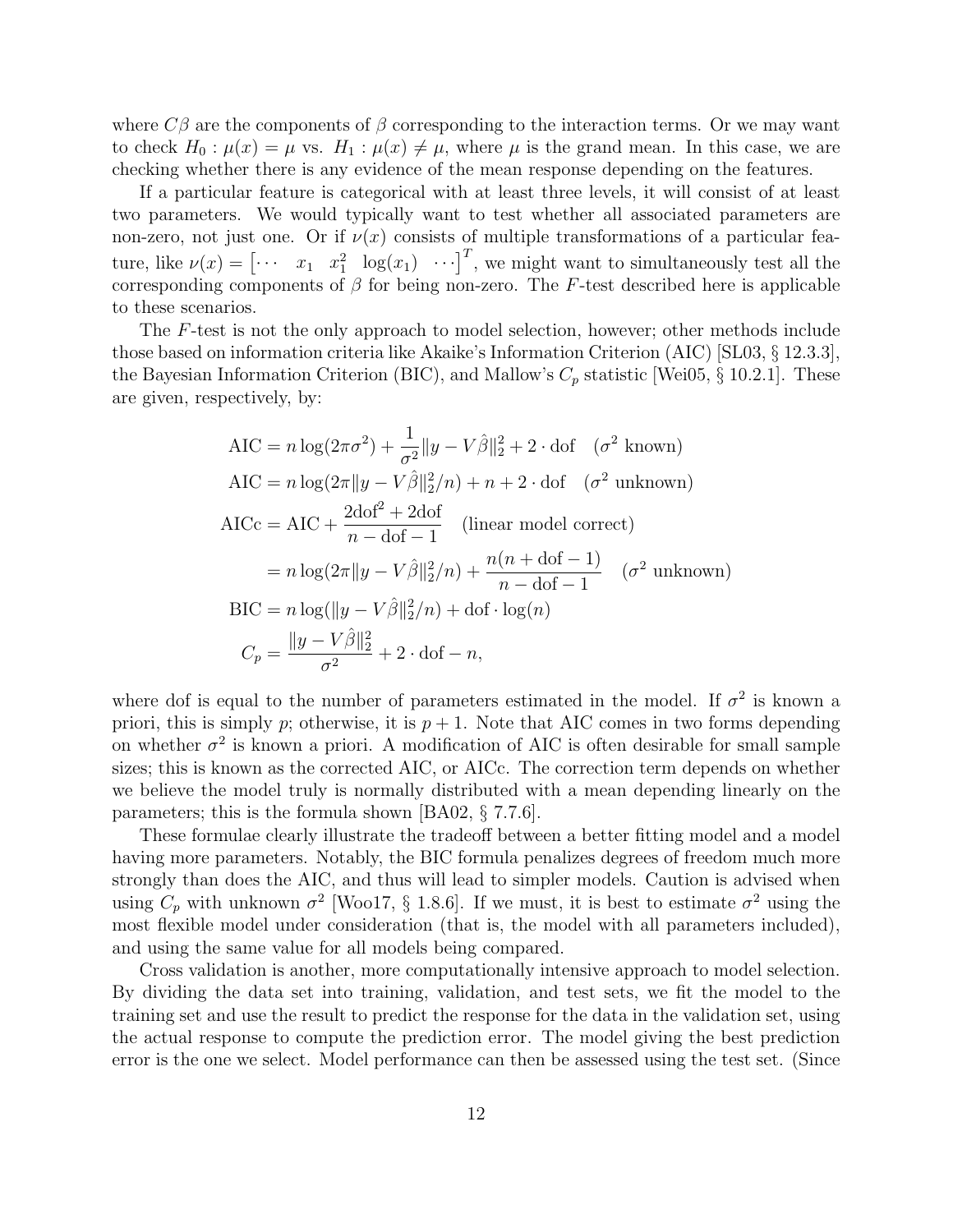we are using the validation set to perform model selection, performance on the validation set is overly optimistic [HTF01, § 7.10].)

Inferences based on models selected according to the data are more complicated than the formulae above, but in some instances exact equations are still possible [TTLT14]. Alternatively we can use the bootstrap [HTF01, §3.3.2] to get confidence intervals on model parameters and predictions.

#### A.4 Checking Model Assumptions

Next, we discuss the model residuals,  $\hat{\epsilon}^{(i)} = y^{(i)} - \hat{\mu}(x^{(i)})$ . We have already been using the residuals to estimate the variance,  $\sigma^2$ , but examining the residuals is also useful for investigating departures from the assumptions of the linear model: that the response is normally distributed, that the mean of this distribution depends linearly on the model parameters, that the variance is constant (or is of the form  $\sigma^2/w^{(i)}$  with known  $w^{(i)}$ ), and that the observations are statistically independent. These assumptions may be checked by graphing the residuals.

Let  $H = V(V^T V)^{-1} V^T$  be the so-called *hat matrix*. Then  $\hat{\epsilon} \sim \mathcal{N}(0, \sigma^2 (I - H))$ . Notably, the residuals are correlated, and have different variances (however, the residuals are statistically independent of  $\hat{\mu}$ ). Because of this, it is typical to standardize the residuals so that they have equal variance. The internally and externally Studentized residuals are defined as

$$
r^{(i)} = \frac{\hat{\epsilon}^{(i)}}{\sqrt{\hat{\sigma}^2 \cdot (1 - h_i)}}
$$

$$
t^{(i)} = \frac{\hat{\epsilon}^{(i)}}{\sqrt{\hat{\sigma}_{(i)}^2 \cdot (1 - h_i)}}
$$

respectively, where  $h_i$  is the *i*<sup>th</sup> diagonal element of H and  $\hat{\sigma}_{(i)}^2 = \frac{1}{n-p}$  $\frac{1}{n-p-1}$   $\sum_{j\neq i}$   $\hat{\epsilon}^{(j)}$ . As [SL03, § 10.2] states,  $(r^{(i)})^2/(n-p)$  has a beta $[\frac{1}{2}, \frac{1}{2}]$  $(\frac{1}{2}(n-p-1))$  distribution which means they are identically distributed (but not independent). The externally Studentized residuals,  $t^{(i)}$ , have a  $t_{n-p-1}$  distribution. The externally Studentized residuals are less prone to outliers than are the internally Studentized residuals.

Consider a graph of  $t^{(i)}$  (or  $r^{(i)}$ ) against  $\hat{\mu}(x^{(i)})$ . If the model is correct, we expect to see a scattering of points with no discernible pattern, since the Studentized residuals would be identically distributed and independent of the mean response. If there is an apparent trend in the residuals, that may indicate a nonlinearity in the model.

To assess a potential dependence between the mean response and the variance, [SL03, § 10.4.2 recommends plotting the squared residuals,  $\epsilon^{(i)}$ , against the fitted means,  $\hat{\mu}(x^{(i)})$ . If the variance increases with the mean response, this plot will exhibit a wedge shape. We can apply a smoother such as lowess [II79] to estimate the relationship between the mean response and the variance. This gives an estimate of the variance associated with each observation, which can then be used to determine weights for the observations. Since the variance of the *i*th observation is assumed to be  $\sigma^2/w^{(i)}$ , and the estimated variance of the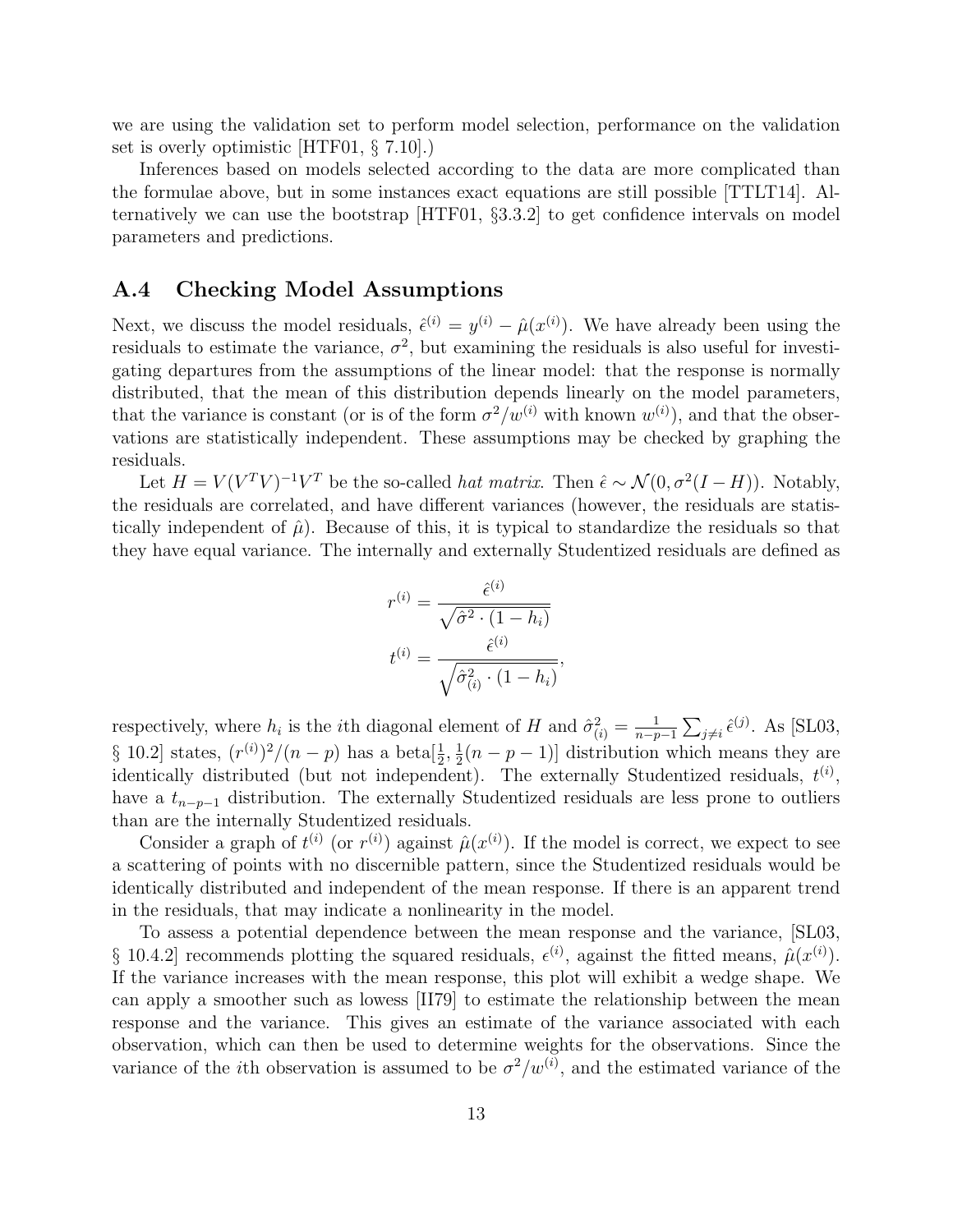ith observation is  $({\epsilon}^{(i)})^2$ , we have  $w^{(i)} = ({\epsilon}^{(i)})^{-2}$ , where we are setting  $\sigma^2 = 1$  since we are directly estimating the variance of each individual observation. Iterating on this procedure (estimating the model using weighted least squares, plotting the squared residuals against the mean response, smoothing this plot to estimate the variance of each observation) gives an estimate of  $\beta$  that is asymptotically as efficient as knowing the weights a priori.

We can test the normality assumption using a Q-Q plot, which graphs the observed quantiles of the raw residuals against the quantiles of a standard Gaussian distribution. Alternatively we could graph the quantiles of the Studentized residuals against the quantiles of their theoretical distributions [SL03, § 10.5.1].

One of the assumptions of the linear model is that the observations are independent. If the observations have a known correlation structure, various approaches exist for fitting models. If we believe the observations are independent, we can check for a specific deviation from this assumption called *serial correlation*. That is, we can check for correlations between sequential pairs of observations. This is especially relevant when the order of observations is physically meaningful. In the absence of correlation, a residual with positive sign is equally likely to be followed by a residual with positive or negative sign, which can easily be examined graphically. A significance test-based procedure was discussed in a series of papers by Durbin and Watson. This test checks for a first-order autoregressive model for the residuals:  $\hat{\epsilon}^{(i)} = \rho \hat{\epsilon}^{(i-1)} + \delta^{(i)}$ , where  $\delta^{(i)}$  are independent normal variables. Let

$$
D = \frac{\sum_{i=2}^{n} (\hat{\epsilon}^{(i)} - \hat{\epsilon}^{(i-1)})^2}{\sum_{i=1}^{n} (\hat{\epsilon}^{(i)})^2} = \frac{\hat{\epsilon}^T A \hat{\epsilon}}{\hat{\epsilon}^T \hat{\epsilon}}, \text{ where}
$$
  

$$
A = \begin{bmatrix} 1 & -1 & 0 & 0 & \cdots & \cdots & 0 \\ -1 & 2 & -1 & 0 & \cdots & \cdots & \cdots \\ 0 & -1 & 2 & -1 & \cdots & \cdots & \cdots \\ 0 & 0 & -1 & 2 & \cdots & \cdots & \cdots \\ \cdots & \cdots & \cdots & \cdots & \cdots & \cdots & \cdots \\ \cdots & \cdots & \cdots & \cdots & \cdots & 2 & -1 \\ \cdots & \cdots & \cdots & \cdots & \cdots & -1 & 1 \end{bmatrix}
$$

Under the null hypothesis of independent observations,  $D$  has the same distribution as

$$
r = \frac{\sum_{i=1}^{n-p} \xi_i \zeta_i^2}{\sum_{i=1}^{n-p} \zeta_i^2},\tag{9}
$$

where  $\zeta_i$  are IID standard Gaussian variables and  $\xi_i$  are the nonzero eigenvalues of  $(I-H)A$  assuming V is full rank, there will be exactly  $n - p$  of these [DW50, pg. 416]. Two issues present themselves, one computational, the other theoretical. Computing the eigenvalues of  $(I - H)A$  may be computationally intensive if  $n - p$  is gigantic or if you happen to be living in 1950. More problematically, exact tail probabilities for distributions of the form (9) are not available.

Since  $H$  depends explicitly on the features, it will be different for each regression analysis; however, it can be shown that the eigenvalues  $\xi_i$  of  $(I - H)A$  are bounded by pairs of the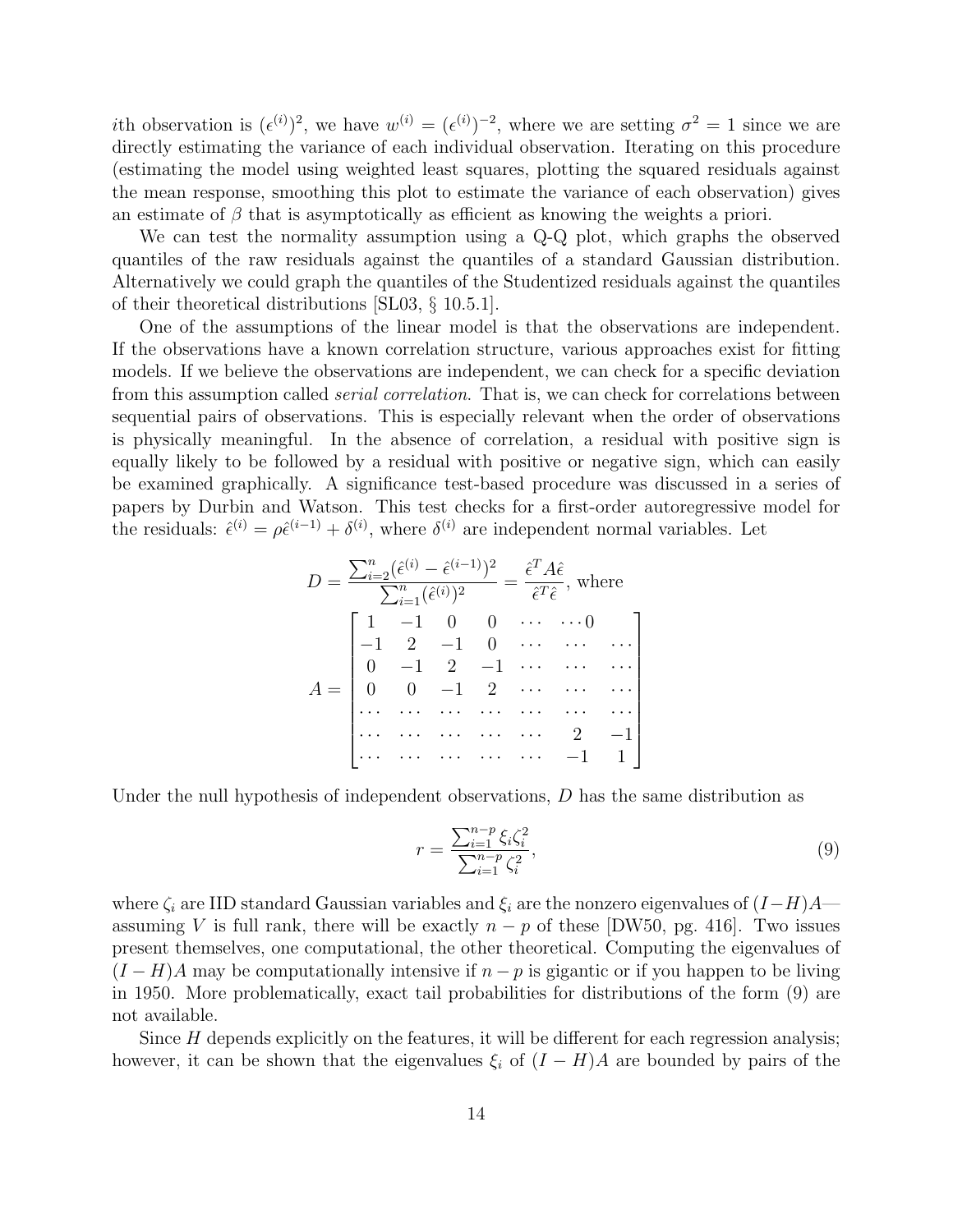eigenvalues of A,  $\lambda_i$  [DW50]. Specifically, if we sort the eigenvalues so that  $\xi_1 \leq \xi_2 \leq \cdots \xi_{n-p}$ and  $\lambda_1 \leq \lambda_2 \cdots \leq \lambda_n$ , then  $\lambda_i \leq \xi_i \leq \lambda_{i+p}$ ,  $i = 1, 2, \ldots, (n-p)$ . The eigenvalues of A have a simple form:  $\lambda_j = 2 \cdot (1 - \cos(\pi(j-1)/n))$ ,  $j = 1, 2, ..., n$  [DW50, pg. 426].

Tighter bounds hold whenever s of the eigenvectors of  $(I - H)A$  are linear combinations of s of the eigenvectors of A. That doesn't seem like it would happen very often, but since 1 is an eigenvector of A (corresponding to an eigenvalue of zero), when the model includes a constant affine term, then one of the columns of V is 1, and  $s \geq 1$ . When that happens, we may discard the corresponding s eigenvalues of A, leaving  $n - s$  eigenvalues  $\lambda_i$ , and the bounds become  $\lambda_i \leq \xi_i \leq \lambda_{i+p-s}$ .

These bounds on the eigenvalues of  $(I - H)A$  become bounds on the distribution of the Durbin-Watson statistic:  $r_L \leq r \leq r_U$ , where

$$
r_L = \frac{\sum_{i=1}^{n-p} \lambda_i \zeta_i^2}{\sum_{i=1}^{n-p} \zeta_i^2},
$$

$$
r_U = \frac{\sum_{i=1}^{n-p} \lambda_{i+p-s} \zeta_i^2}{\sum_{i=1}^{n-p} \zeta_i^2}.
$$

Note that the distributions of  $r<sub>L</sub>$  and  $r<sub>U</sub>$  depend on n, p, and s, but not on the features.

It is straightforward to show that  $r_L \geq \lambda_1 = 0$  and  $r_U \leq \lambda_n < 4$ , which shows that the Durbin-Watson statistic satisfies  $0 \leq D < 4$ . In the presence of positive serial correlation,  $\rho > 0$ , D will tend to be closer to 0. When  $\rho < 0$ , D will tend to be closer to 4. In the absence of serial correlation, D will typically be close to 2. Let  $\Phi_L$ ,  $\Phi_U$ , and  $\Phi_{DW}$  be the cumulative distribution functions of  $r<sub>L</sub>$ ,  $r<sub>U</sub>$ , and r, respectively, so that, for example,  $\Phi_L^{-1}$  $L^{-1}(d) = \textbf{Prob}\{r_L \leq d\}$ . In light of the above discussion,  $\Phi_L^{-1}(d) \geq \Phi_{DW}^{-1}(d) \geq \Phi_U^{-1}$  $U^{-1}(d)$ [DW50, pg. 418]. Table 1 shows how these functions provide bounds on the p-values for various tests related to serial correlation. Evaluating the exact p-values require the eigenvalues  $\xi_i$ , which depend on the features. Evaluating the bounds only requires tail-probabilities for  $\Phi_L$  and  $\Phi_U$ , which do not depend on the features (but do depend on n, p, and s). These have been tabulated for various values of  $n, p$ , and  $s$ , for example in [DW51].

When performing an analysis with numbers of observations and parameters not represented in an available table, we are still left with the challenge of computing the tail probabilities of  $r<sub>L</sub>$  and  $r<sub>U</sub>$ . We may proceed by approximating  $r<sub>L</sub>/4$  and  $r<sub>U</sub>/4$  as beta-distributed. Tail probabilities for the beta distribution may then be mapped to p-values for the Durbin-Watson statistic. The beta distributions are chosen to have the same means and variances as  $r_L/4$  and  $r_U/4$ , respectively. These may be expressed in terms of the eigenvalues of A,  $\lambda_i$ .

Test  
\n
$$
\rho = 0 \text{ vs. } \rho > 0
$$
\n
$$
\rho = 0 \text{ vs. } \rho \neq 0
$$
\n
$$
\rho = 0 \text{ vs. } \rho \neq 0
$$
\n
$$
\Phi_{\text{DW}}^{-1}(d)
$$
\n
$$
\rho = 0 \text{ vs. } \rho \neq 0
$$
\n
$$
\Phi_{\text{DW}}^{-1}(d)
$$
\n
$$
\Phi_{\text{DW}}^{-1}(d)
$$
\n
$$
\Phi_{\text{DW}}^{-1}(d)
$$
\n
$$
\Phi_{\text{DW}}^{-1}(d)
$$
\n
$$
\Phi_{\text{DW}}^{-1}(d')
$$
\n
$$
\Phi_{\text{DW}}^{-1}(d') + 1 - \Phi_{\text{DW}}^{-1}(d')
$$
\n
$$
\Phi_{\text{DW}}^{-1}(d') + 1 - \Phi_{\text{DW}}^{-1}(d')
$$
\n
$$
\Phi_{\text{DW}}^{-1}(d') + 1 - \Phi_{\text{DW}}^{-1}(d')
$$

Table 1: Bounds on p-values for one and two-sided tests regarding the correlation parameter,  $\rho$ . In all cases, d is the observed value of the Durbin-Watson statistic. In the last row,  $d' = 2 - |2 - d|$ .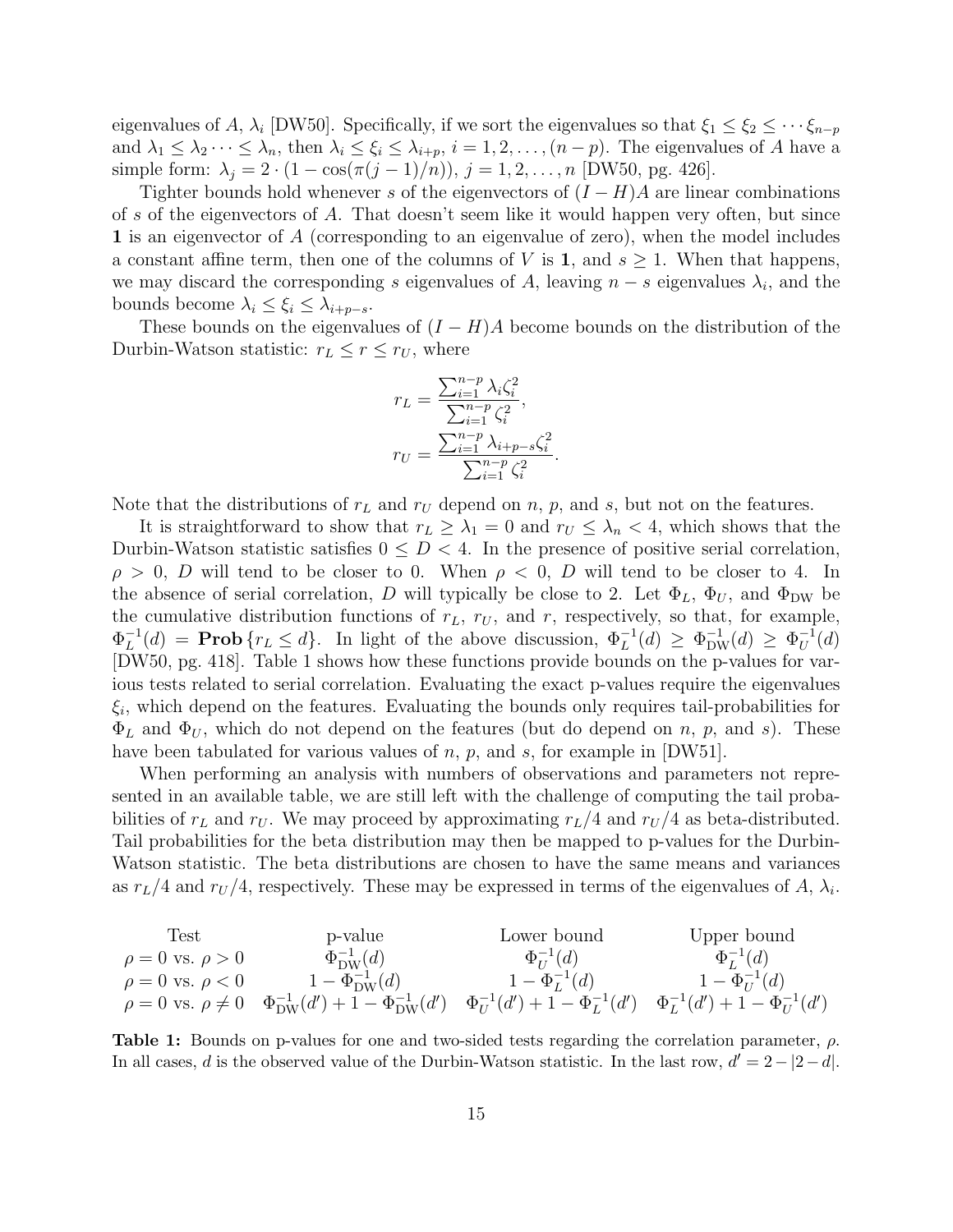Statistic Mean Variance r  $\mu = \frac{1}{n}$  $\frac{1}{n-p} \sum_{i=1}^{n-p} \xi_i$   $\sigma^2 = \frac{2 \sum_{i=1}^{n-p} (\xi_i - \mu)^2}{(n-p)(n-p+2)}$  $(n-p)(n-p+2)$  $r_L$   $\mu_L = \frac{1}{n_-}$  $\frac{1}{n-p} \sum_{i=1}^{n-p} \lambda_i$   $\sigma_L^2 = \frac{2 \sum_{i=1}^{n-p} (\lambda_i - \mu_L)^2}{(n-p)(n-p+2)}$  $(n-p)(n-p+2)$  $r_U$   $\mu_U = \frac{1}{n}$  $\frac{1}{n-p} \sum_{i=1}^{n-p} \lambda_{i+p-s} \quad \sigma_U^2 = \frac{2 \sum_{i=1}^{n-p} (\lambda_{i+p-s} - \mu_U)^2}{(n-p)(n-p+2)}$  $(n-p)(n-p+2)$ 

Table 2: Means and variances of the Durbin-Watson and related statistics

If the eigenvalues,  $\xi_i$ , are in fact known, we can dispense with the bounds entirely. Means and variances for all three statistics are reported in Table 2.

A beta distribution is typically characterized by parameters  $\alpha$  and  $\beta$ . The mean of a beta distribution is  $\frac{\alpha}{\alpha+\beta}$  and the variance is  $\frac{\alpha\beta}{(\alpha+\beta)^2(\alpha+\beta+1)}$ , so the beta distribution used to approximate  $r$ , for example, has parameters

$$
\alpha = \frac{\mu^2 (4 - \mu)}{4\sigma^2} - \frac{\mu}{4},
$$

$$
\beta = \frac{\mu (4 - \mu)^2}{4\sigma^2} - \frac{4 - \mu}{4}.
$$

For the purposes of calculating p-values,  $\Phi_{\alpha,\beta}^{-1}(d/4)$  may be substituted for  $\Phi_{\rm DW}^{-1}(d)$  in Table 1, where  $\Phi_{\alpha,\beta}$  is the cumulative distribution function of a beta random variable with parameters  $\alpha$  and  $\beta$ . For more details and discussion of alternative approaches, see [DW71].

#### A.5 Isolated Departures from the Model

Finally, we want to examine how any potential outliers affect the fitted model. Small changes to the response for observations on the outskirts of the feature space can have a big effect on the model; such points are said to have high leverage. Leverage may be investigated by examining the diagonal terms of the hat matrix,  $h_i$ . The higher a particular  $h_i$ , the larger the influence of the corresponding observation on the fitted model. We might consider any observation having  $h_i > 2p/n$  to have high leverage [SL03, 10.6.1]. An observation that does not have high leverage, but deviates wildly from the mean response can also have undue influence on the model. Since the externally Studentized residuals have a  $t_{n-p-1}$  distribution, any residual with  $|t^{(i)}| > 2$  should be examined (corresponding approximately to the upper and lower 2.5% quantiles).

If a particular observation is both an outlier and has high leverage, we can try omitting the observation, or reducing its weight, and refitting. Large changes to the fitted model indicate the point has high influence. Deciding whether or not to remove the observation depends on the goals of the analysis, how the data were collected, and so forth. A variety of statistics are available for quantifying the impact of leaving out a single observation without actually having to refit the model[SL03, § 10.6.3]. For example, the impact of leaving out the *i*th observation to the *i*th fitted value is  $h_i \epsilon^{(i)} / (1 - h_i)$ . This can be standardized giving  $t^{(i)}\sqrt{h_i/(1-h_i)}$ . A cutoff of  $2\sqrt{p/(n-p)}$  can be used for identifying high influence points.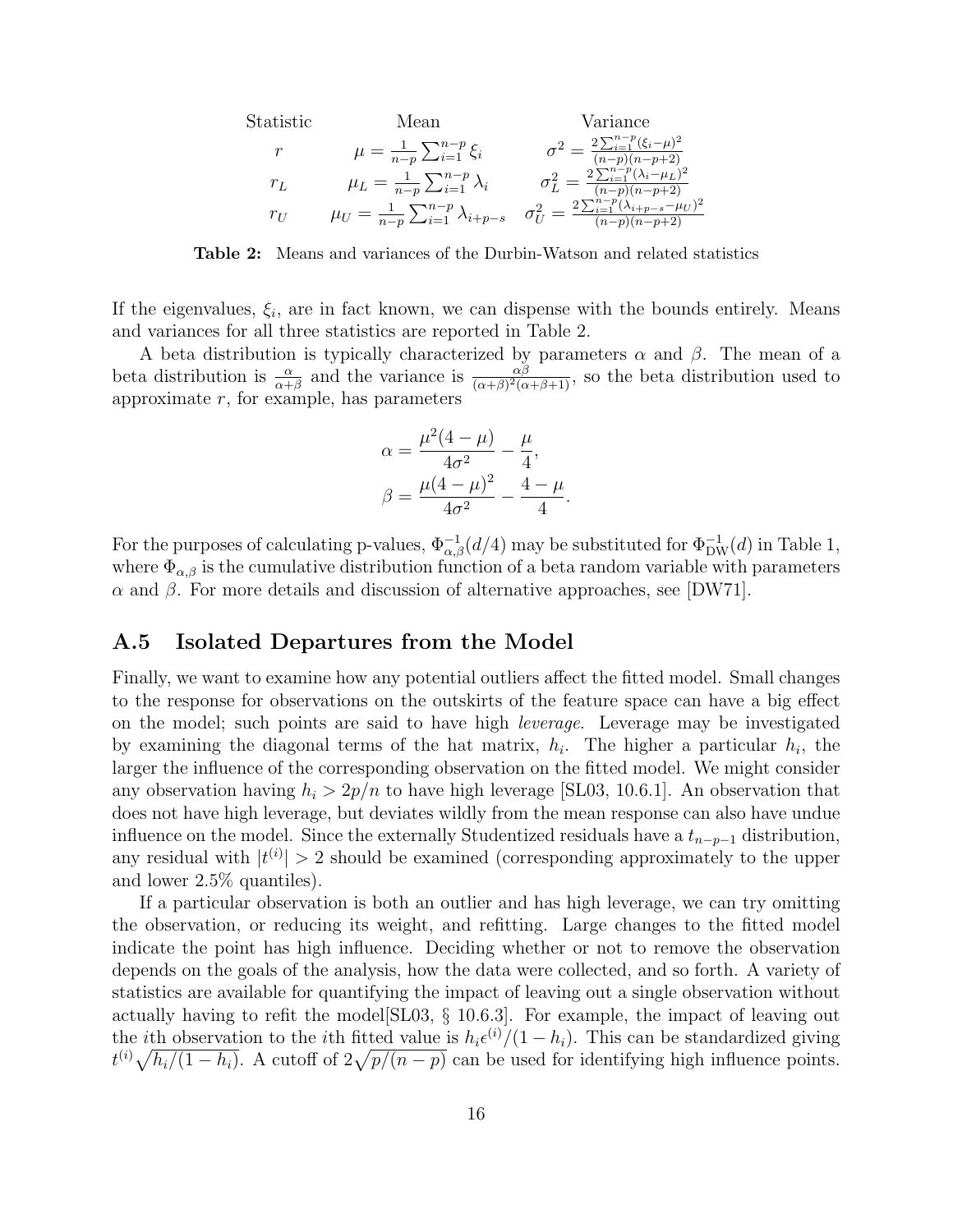Another statistic, called Cook's D, may be written:

$$
D^{(i)} = (r^{(i)})^2 \frac{h_i}{p(1-h_i)}.
$$

Cook recommended using  $F_{p,n-p}^{0.10}$  as the cutoff for identifying high influence points [Coo77].

When one or more observations have been identified as possible outliers, a formal test may be applied [SL03, § 10.6.4]. If we are testing a set of k observations, we augment  $\nu$ with  $k$  extra entries. The j<sup>th</sup> of these entries is 1 for the j<sup>th</sup> potential outlier, and zero otherwise. We fit the expanded model. Let  $\hat{\gamma}$  be the subset of entries of  $\hat{\beta}$  corresponding to these extra entries of  $\nu$ . If the unaugmented model is correct, and the observations under consideration are not outliers, then  $\gamma = 0$ . The F-test outlined in § A.2 may be applied to test this hypothesis, giving a p-value for the collection of potential outliers. In this case, the test statistic is:

$$
T_C = \frac{1}{k} \|\hat{\gamma}\|_{\hat{\mathcal{I}}_{\text{augmented}}^{-1}}^2 \sim F_{k,n-p-k},
$$

where  $\hat{\mathcal{I}}^{-1}_{\text{augmented}}$  is the  $k \times k$  submatrix of  $\hat{\mathcal{I}}^{-1}$  corresponding to the augmented entries of  $\nu$ . The p-value is  $1 - \Phi_{F_{k,n-p-k}}(T_C)$ . If this p-value is small, that constitutes evidence that at least one of the observations under consideration is an outlier.

### B Properties of Generalized Linear Models

In this section, we state various useful facts (without proof) regarding generalized linear models. For details, see [MN89], [Woo17], and [Agr12]. Generalized linear models have large sample properties similar to linear models, but with finite data these relationships are not necessarily practical. The primary goals of this section are to show how to map generalized linear models to the results of Appendix A and to point out where other methods might be more reliable.

#### B.1 Properties of the Estimated Model

Suppose the distribution of  $Y \mid X = x$  is in an exponential family; specifically the distribution is in the *same* exponential family for all values of  $x$ . Examples include the normal, binomial, Poisson, and gamma distributions, which all have density functions of the form

$$
f_Y(y; \theta, \phi) = \exp\{(y\theta - b(\theta))/a(\phi) + c(y, \phi)\},\
$$

where  $\theta$  is called the canonical parameter,  $\phi$  the dispersion, and a, b, and c are functions which characterize the distribution. These distributions have a specific relationship between the mean and variance: if  $E[Y \mid X = x] = \mu(x)$  and  $Var(Y \mid X = x) = \sigma^2(x)$ , then distributions in the exponential family all satisfy  $\sigma^2(x) = U(\mu(x)) \cdot a(\phi)$ ; that is, the variance depends on x only through the mean  $\mu$  as well as on  $\phi$  [MN89, §2.2.2]. (In the case of the binomial and Poisson distributions, the dispersion is automatically equal to one; these are one-parameter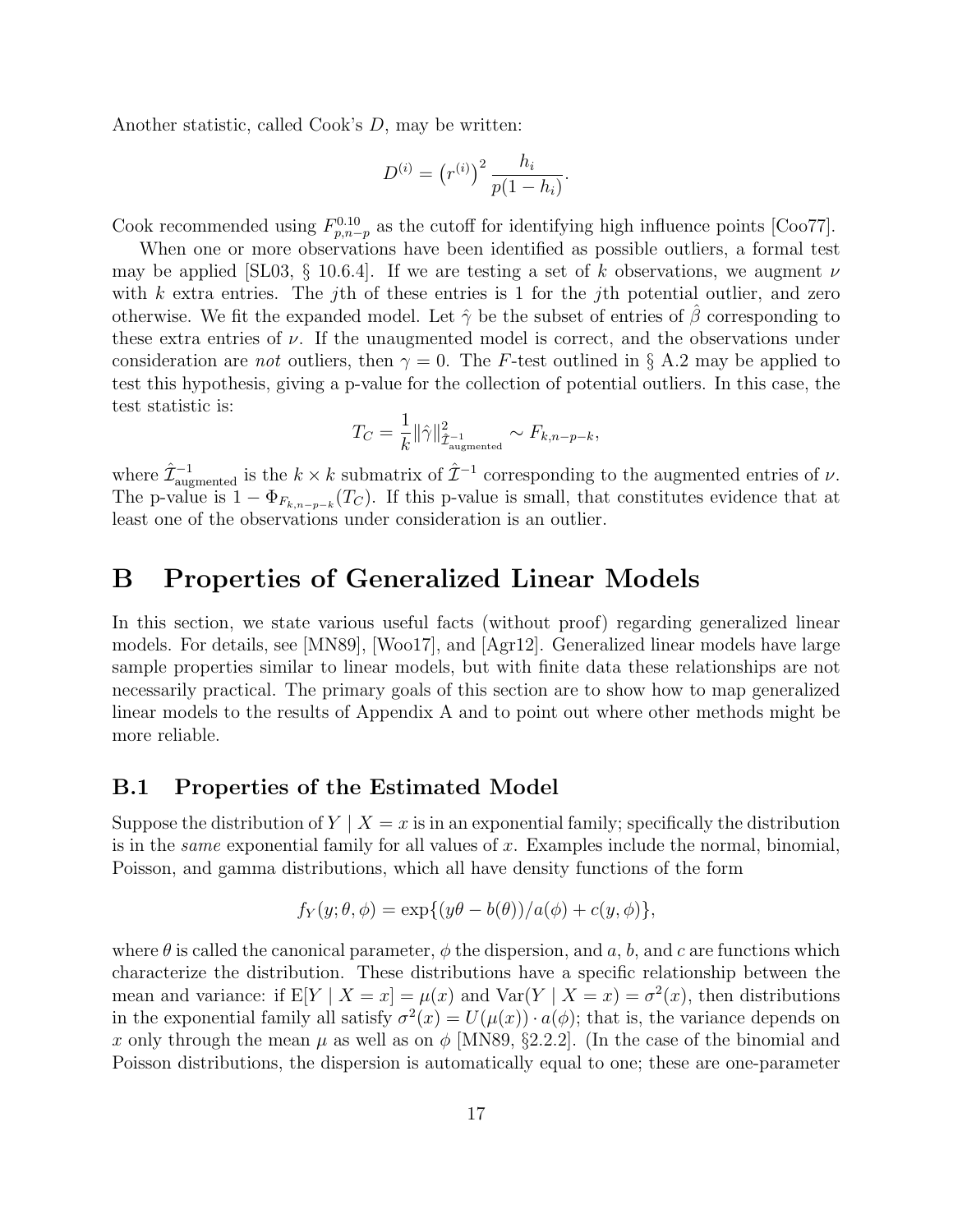exponential families.)  $U(\mu)$  is called the *variance function*. The variance function is distinct from the variance!

The important property needed for generalized linear models is the relationship between the mean and variance, which means we can expand generalized linear models to encompass any distribution where this relationship is known [MN89, §9]. For example, if we believe the variance increases linearly with the mean, we can use the methods described herein, without actually knowing the details of the distribution. We see that generalized linear models are indeed quite general!

Now suppose that  $g(\mu(x)) = \eta(x) = \nu(x)^T \beta$ , where g (called the *link function*) is a known monotonic differentiable function, and  $\nu(x) \in \mathbb{R}^p$  is a known function. A generalized linear model is characterized by the distribution of  $Y \mid X = x$  (or the more generally the relationship between the mean and variance of this distribution), the link function  $g$  and the design function  $\nu$ . For example, when g is the identity, and the normal distribution is chosen, we recover the linear model.

We fit generalized linear models using Maximum Likelihood Estimation (MLE), or an alternative method based on a 'quasi-likelihood function' when the exact distribution is unknown. Let  $\ell(\mu(\beta); x, y) = \sum_i \ell(\mu(\beta); x^{(i)}, y^{(i)})$  be the log-likelihood or log-quasi-likelihood expressed as a function of the parameters  $\beta$  and parameterized by the data. Whichever value of  $\beta$  maximizes the log-likelihood (and therefore the likelihood) is the maximum likelihood estimate of  $\beta$ . For many choices of distribution and link function, maximum likelihood estimation corresponds to a convex optimization problem and can be efficiently performed. We will restrict our attention to such combinations.

The log-likelihood function achieves its maximum possible value when  $\mu = y$ ; that is,  $\ell(y; x, y)$  is the largest possible log-likelihood. Often there is no choice of  $\beta$  such that  $\mu(\beta)$  = y, due to restrictions imposed by the design function,  $\nu$ . The scaled deviance,  $D^*$ , for a fitted model with parameter  $\hat{\beta}$  is defined to be  $D^* = 2\ell(y; x, y) - 2\ell(\mu(\hat{\beta}); x, y)$ . Necessarily,  $D^* \geq 0$ , with smaller values of  $D^*$  indicating a better fit. The scaled deviance has a certain relationship with the  $\chi^2$  distribution which is frequently used for inference. Unfortunately, we need to know the dispersion parameter,  $\phi$ , in order to compute the scaled deviance. Often it is better to work with the (unscaled) deviance,  $D = D^* \cdot \phi$  which does not involve the dispersion parameter.

Let  $\{(x^{(i)}, y^{(i)})\}_{i=1,\dots,n}$  be IID samples drawn from the joint distribution of X and Y. Let V be the matrix whose *i*th row is  $\nu(x^{(i)})$  and assume V is full rank. Then the Maximum Likelihood Estimate of  $\beta$ ,  $\hat{\beta}$  satisfies  $V^TWV\hat{\beta} = V^TWz$ , where  $W^{-1} = \mathbf{diag}(g'(\hat{\mu}^{(i)})^2 \cdot U(\hat{\mu}^{(i)}))$ and  $z_i = \hat{\eta}^{(i)} + (y^{(i)} - \hat{\mu}^{(i)})g'(\hat{\mu}^{(i)})$ . In turn,  $\hat{\eta}^{(i)} = \nu(x^{(i)})^T \hat{\beta}$  and  $g(\hat{\mu}^{(i)}) = \hat{\eta}^{(i)}$ . These equations can be used to determine  $\beta$  using an iterative weighted least squares procedure [MN89, §2.5], but that is not the procedure gamdist uses. Just as importantly, this fact can be used to derive the large sample properties of  $\beta$  and related quantities.

For example, the large sample distribution of  $\hat{\beta}$  is  $\mathcal{N}(\beta, \mathcal{I}^{-1})$ , where  $\mathcal{I} = V^T W V / \phi$  is the Fisher information, which shows that  $\hat{\beta}$  is asymptotically unbiased. (It is also a consistent estimator, meaning that under certain regularity conditions, as  $n \to \infty$ ,  $\hat{\beta}$  converges in probability  $\beta$ .) Many of the formulae of Appendix A hold asymptotically with these equations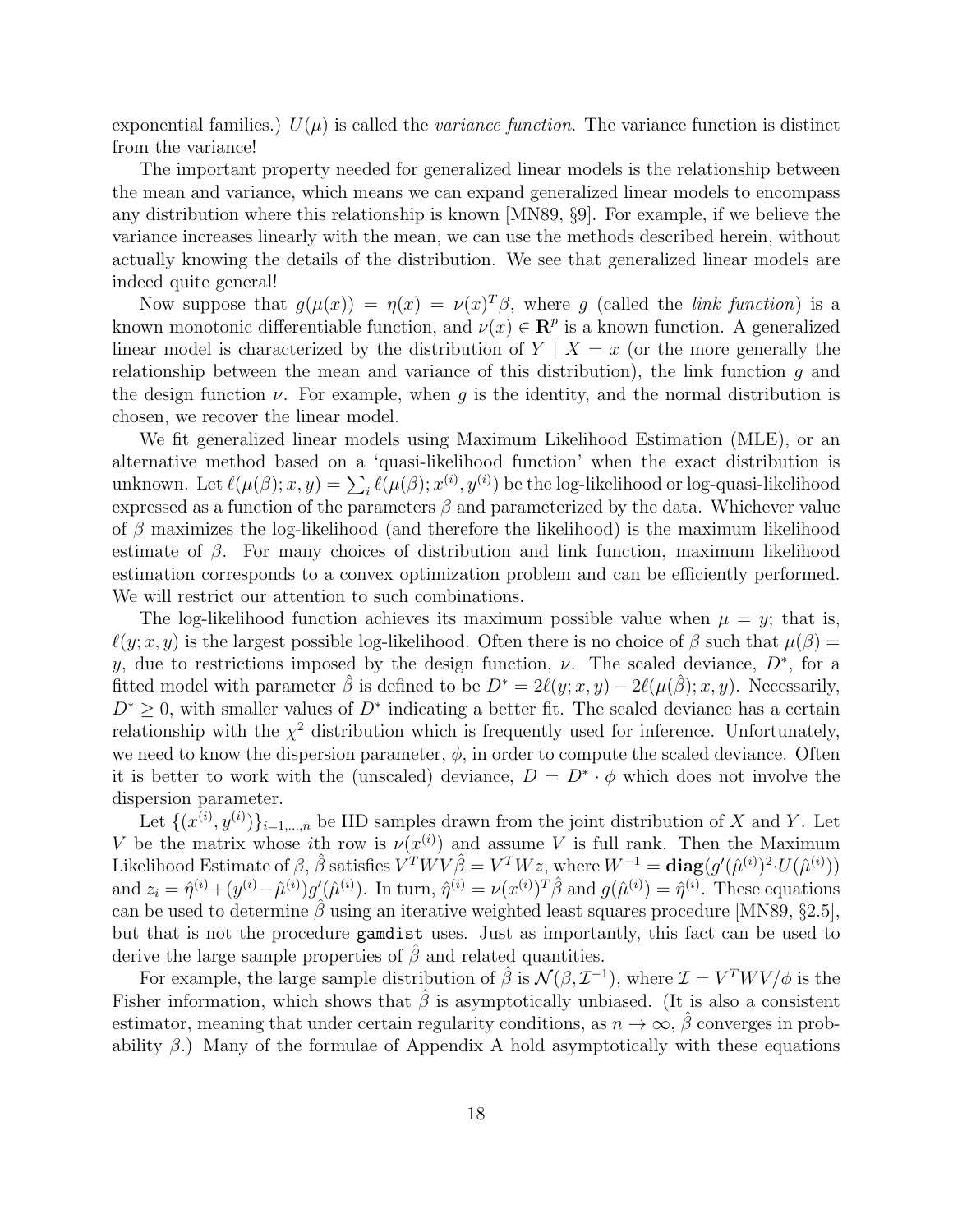for  $\hat{\beta}$ ,  $\mathcal{I}$ , and the estimated Fisher information  $\hat{\mathcal{I}} = V^T W V / \hat{\phi}$ , where  $\hat{\phi}$  is an estimate of the dispersion (see below). These formulae can be used for hypothesis tests on linear combinations of the parameters  $\beta$ , to compute the power of these tests against specific alternatives, and to compute confidence intervals on these linear combinations. Such tests are called Wald tests.

#### B.2 Methods with Better Finite-Sample Performance

In a few instances, methods with better performance with finite data are known. These methods outperform the asymptotic-normal approach for moderate data sizes. For example, the likelihood ratio test often provides better confidence intervals on  $\beta$  than methods based on the normal approximation. Any value of  $\beta$  satisfying

$$
2\ell(\hat{\beta}; x, y) - 2\ell(\beta; x, y) \le \Phi_{\chi^2_p}(1 - \alpha)
$$

is part of a  $100(1 - \alpha)$ % confidence region on the true parameter. It is worth noting that when the likelihood is log-concave in  $\beta$  (as many likelihood functions in the exponential family are, when used with common link functions), this confidence region is a convex set. Thus, when computing the lower bound on a confidence interval on  $c^T\beta$ , we can solve

minimize 
$$
c^T \beta
$$
  
subject to  $2\ell(\hat{\beta}; x, y) - 2\ell(\beta; x, y) \leq \Phi_{\chi_p^2}(1 - \alpha)$ .

To compute an upper bound, simply negate the objective. In both cases, these are convex optimization problems, because we are minimizing a linear function restricted to a convex set. This method is analogous to Scheffe's method in the sense that we can get simultaneous confidence intervals on arbitrary numbers of linear combinations of  $\beta$  without any further adjustment.

When  $c = \nu(x_{\text{new}})$ , we get a confidence interval on  $\eta(x_{\text{new}})$ . Using the link function, we arrive at a confidence interval on  $\mu(x_{\text{new}})$ . Prediction intervals (on y instead of  $\mu$ ) depend on the family in use. Generically, we compute the standard error on  $\mu$  using the distribution of  $\beta$ , the standard error corresponding to the family itself, and combine them similarly to Equation (7).

Now suppose  $H_0$  and  $H_1$  are nested models with  $p - k$  and p degrees of freedom, respectively,  $k > 0$ . By nested we mean that  $H_0$  is simply the model  $H_1$  subject to a constraint  $C\beta = d$ , where  $C \in \mathbf{R}^{k \times p}$ . Let  $D_i^*$  be the scaled deviance of the model fit under  $H_i$ . Then under  $H_0$ ,

$$
T_{\text{LR}}(d) = D_0^* - D_1^*
$$

has an asymptotic  $\chi^2_k$  distribution. Computing the scaled deviance requires knowledge of the dispersion parameter. When this is unknown, rather than substituting an estimate it is better to work in terms of the deviances,  $D_i = D_i^* \cdot \phi$ , which do not require knowledge of  $\phi$ to compute. Then under  $H_0$ ,

$$
T_F(d) = \frac{(D_0 - D_1)/k}{D_1/(n-p)}
$$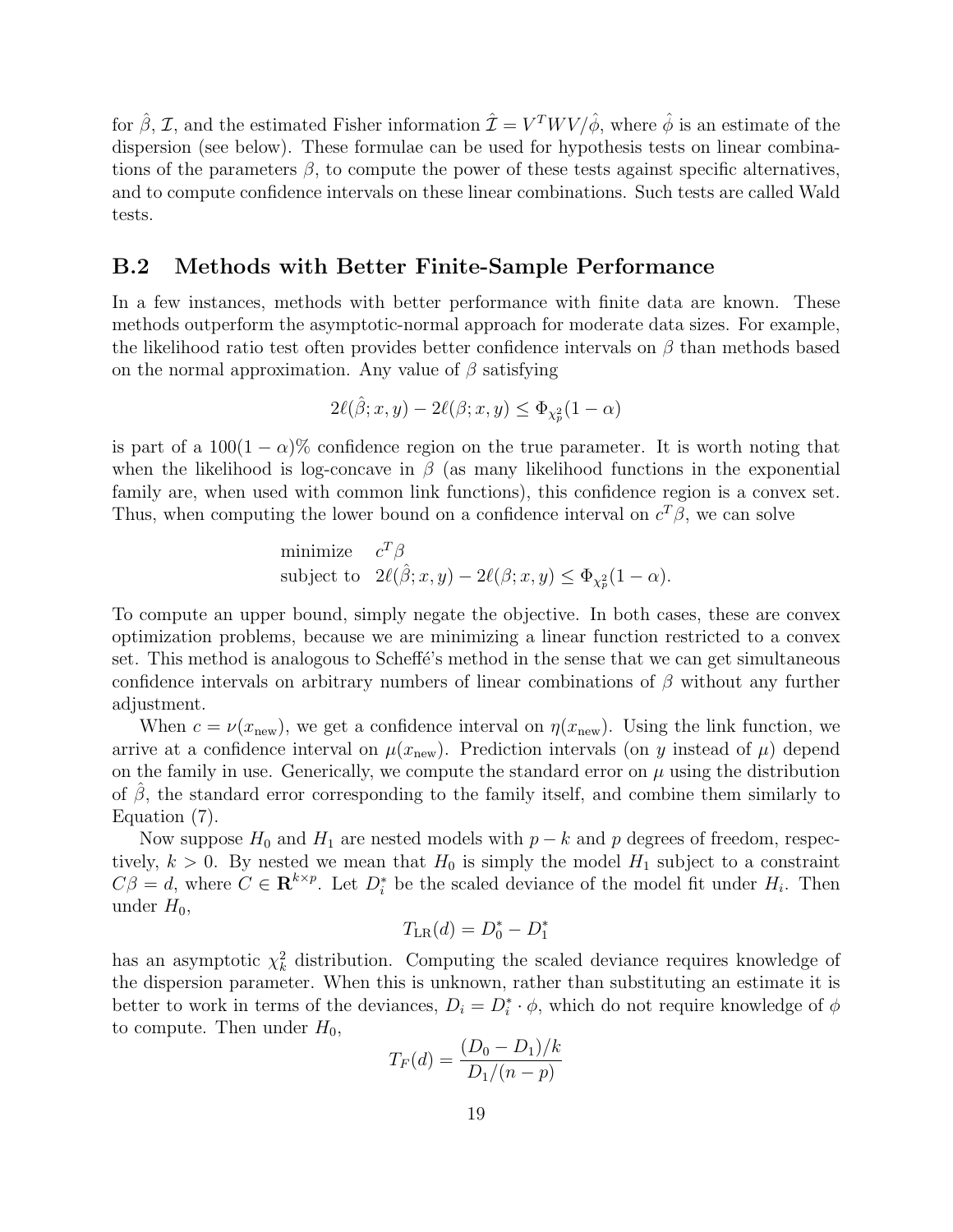has an asymptotic  $F_{k,n-p}$  distribution. We will refer to these tests as the likelihood ratio test and generalized F-test, respectively.

The Wald test, the likelihood ratio test, and the generalized  $F$ -test all require us to fit the model under  $H_1$  and test for excluding parameters. Another test, called the score test, fits the model under  $H_0$  and tests for adding additional parameters. This is useful in a few circumstances. Firstly, if the MLE of  $\beta$  under  $H_1$  lies on the boundary of the parameter space, the Wald method often breaks down. That doesn't happen with the score test [Agr12, §3.1.8]. Secondly, because the score test fits simpler models, it can be faster. In the modern computing era, this does not seem important, but if we imagine doing a large number of such tests, automatically, such speed improvements can add up to something significant.

Suppose we are testing  $H_0$ :  $C\beta = d$  vs  $H_1$ :  $C\beta \neq d$ . We begin by translating the constraint,  $C\beta = d$  into new coordinates. We have assumed that  $C \in \mathbb{R}^{k \times p}$ ,  $k < p$ , is full rank, so C may be written as the product of a lower triangular matrix,  $L \in \mathbb{R}^{k \times p}$  and a unitary matrix  $Q \in \mathbb{R}^{p \times p}$ . This decomposition may be achieved by computing the QR decomposition of  $C^{T}$  and simply transposing the resulting matrices. We can partition L into  $\begin{bmatrix} L_1 & 0 \end{bmatrix}$  and  $Q$  into  $\begin{bmatrix} Q_1 \\ Q_2 \end{bmatrix}$  $\overline{Q_2}$ 1 , where  $L_1 \in \mathbf{R}^{k \times k}$  is lower triangular,  $Q_1 \in \mathbf{R}^{k \times p}$  has orthonormal rows, and  $Q_2 \in \mathbf{R}^{(p-k)\times p}$  does too. Then  $C = LQ = L_1Q_1$ . Define  $\psi = Q_1\beta$ and  $\lambda = Q_2 \beta$  so that  $\begin{bmatrix} \psi & \lambda \end{bmatrix}^T = Q \beta$ . Since  $C = LQ = L_1 Q_1$ ,  $C \beta = L_1 Q_1 \beta = L_1 \psi$ . Thus the constraint  $C\beta = d$  may be translated into the equivalent  $L_1\psi = d$  or  $\psi = L_1^{-1}d = \psi_0$ . Recalling that  $\eta(x^{(i)}) = \nu(x^{(i)})^T \beta$ , we redefine this as  $\eta(x^{(i)}) = Z_i^T \psi + X_i^T \lambda$ , where  $Z_i =$  $Q_1\nu(x^{(i)})$  and  $X_i = Q_2\nu(x^{(i)})$ . We may then rewrite the null hypothesis as  $H_0: \psi = \psi_0$ versus the alternative  $H_1 : \psi \neq \psi_0$ .

Let  $\hat{\lambda}_{\psi_0}$  be the MLE of  $\lambda$  under  $H_0$ . The score is a vector  $\Upsilon := \frac{\partial \ell}{\partial \psi}$  $\big|_{\psi_0,\hat{\lambda}_{\psi_0}}$ (most authors use  $U$  to denote the score but we're denoting the variance function by  $U$  so to avoid confusion we will use Υ). With straightforward calculation we conclude that

$$
\Upsilon = Z^T u,
$$

where the rows of  $Z$  are  $Z_i$ , the *i*th entry of u is:

$$
u_i = \frac{y^{(i)} - \hat{\mu}^{(i)}(\psi_0, \hat{\lambda}_{\psi_0})}{a^{(i)}(\phi) \cdot U(\hat{\mu}^{(i)}(\psi_0, \hat{\lambda}_{\psi_0})) \cdot g'(\hat{\mu}^{(i)}(\psi_0, \hat{\lambda}_{\psi_0}))},
$$

and  $g\left(\hat{\mu}^{(i)}(\psi_0, \hat{\lambda}_{\psi_0})\right) = Z_i^T \psi_0 + X_i^T \hat{\lambda}_{\psi_0}$ . Let

$$
I_{\psi\psi} = -E\left[\frac{\partial^2 \ell}{\partial \psi^2}\right] = Z^T W Z, \quad I_{\psi\lambda} = -E\left[\frac{\partial^2 \ell}{\partial \psi \partial \lambda}\right] = Z^T W X,
$$

$$
I_{\lambda\psi} = -E\left[\frac{\partial^2 \ell}{\partial \lambda \partial \psi}\right] = X^T W Z, \quad I_{\lambda\lambda} = -E\left[\frac{\partial^2 \ell}{\partial \lambda^2}\right] = X^T W X,
$$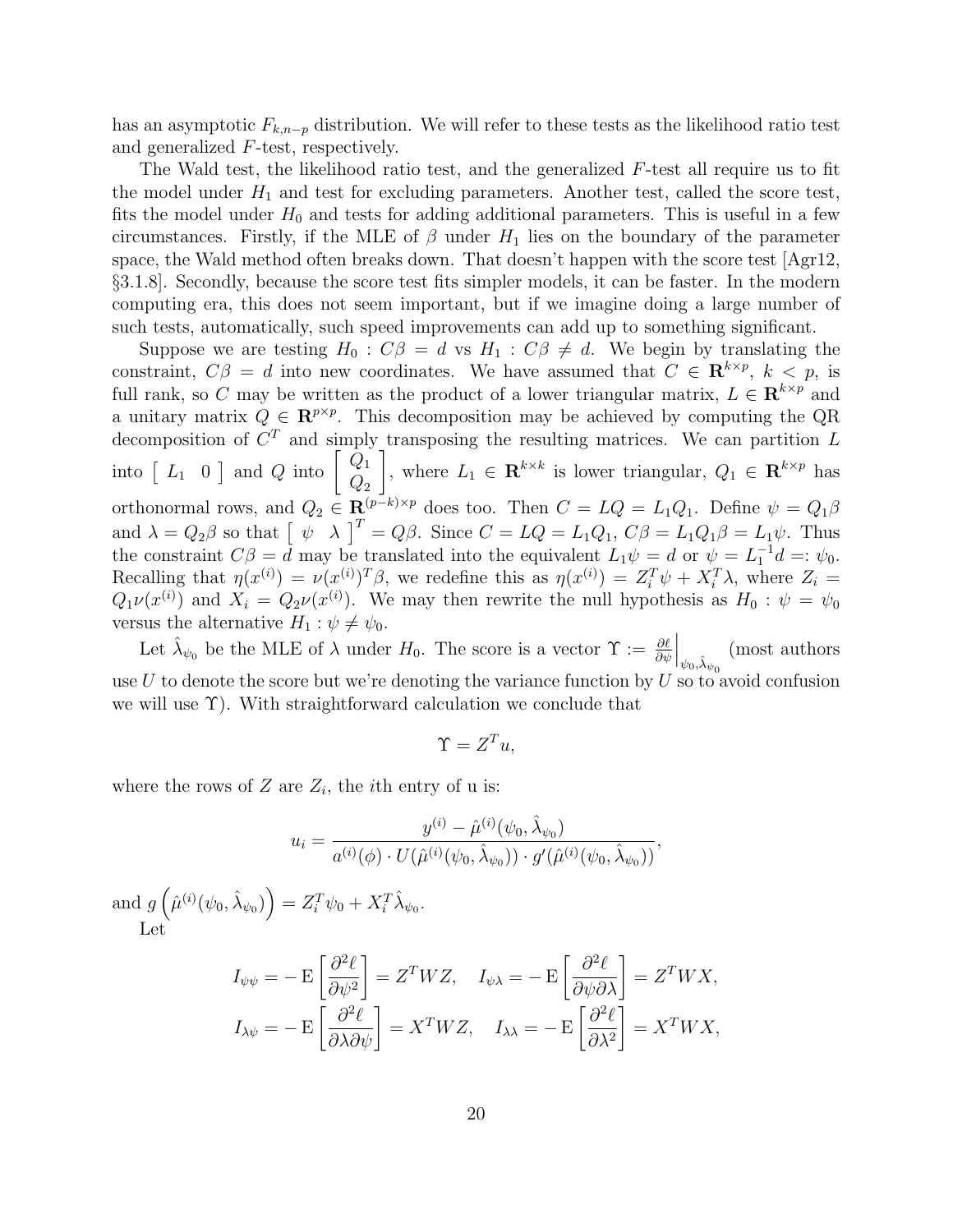where  $W = diag(w_1, w_2, \ldots, w_n)$ , and

$$
w_i^{-1} = a^{(i)}(\phi) \cdot U(\hat{\mu}^{(i)}(\psi_0, \hat{\lambda}_{\psi_0})) \cdot \left( g'(\hat{\mu}^{(i)}(\psi_0, \hat{\lambda}_{\psi_0})) \right)^2.
$$

These are the components of the Fisher information expressed in terms of  $\psi$  and  $\lambda$ . Let  $\Psi = I_{\psi\psi} - I_{\psi\lambda} I_{\lambda\lambda}^{-1} I_{\lambda\psi}$ . Then  $\Upsilon^T \Psi^{-1} \Upsilon \sim \chi_k^2$  under  $H_0$ .

These facts can be used to compute p-values on the null hypothesis  $H_0$  against the alternative  $H_1$ . These tests (likelihood ratio, generalized F and score) are preferred (over their counterparts described in Appendix A) for inference with generalized linear models. Other methods described in Appendix A such as the Akaike Information Criterion (the general formula is  $AIC = -2 \cdot \ell + 2 \cdot \text{dof}$  and cross validation are valid here as well [Woo17, §3.1.4].

Computing the power of these tests is challenging. One approach is simulation based. Suppose we want to calculate the power of the likelihood ratio test or the generalized F-test against an alternative,  $C\beta = d'$ . We must translate that into a specific  $\beta$  for the purposes of computing the power. Often this is accomplishable using historic data we believe to be representative of the test at hand. Given a set of historic data  $\{(x_h^{(i)}\)}$  $_{h}^{\left( i\right) },y_{h}^{\left( i\right) }$  $\{h^{(i)}\}\}_{i=1,\cdots,n_h}$ , we simply fit a model to these historic data under the constraint that  $C\beta = d'$ . The resulting  $\hat{\beta}$ is consistent with both the alternative hypothesis and historic data. We might even compute the power at various  $\beta$  perhaps drawn from a confidence region of that historic fit, which gives a more robust assessment of the power of the test we wish to conduct. Alternatively, we can specify a plausible collection of values of  $\mu$  corresponding to different sets of features and use that to determine  $\beta$  consistent with the alternative hypothesis.

However we arrive at an alternative  $\beta$ , we can simply calculate  $\mu^{(i)} = g^{-1}(\nu(x^{(i)})^T\beta)$ for any desired  $x^{(i)}$ . From  $\mu^{(i)}$  we can sample  $y^{(i)}$  from the conditional distribution. For example, when planning an experiment, we would decide, for any given sample size, how to assign features to experimental units. Thus we can calculate  $x^{(i)}$  in advance, and sample  $y^{(i)}$  from the distribution corresponding to the alternative hypothesis. Then we compute the test statistic,  $T_{LR}(d)$  or  $T_F(d)$ , which requires fitting the model under  $H_1$  and  $H_0$  to the simulated data. If the resulting statistic is greater than the corresponding tail value, we would reject the null hypothesis, indicating we were successfully able to distinguish the alternative from the null. We would repeat this procedure many times, resampling  $y^{(i)}$  each time. The fraction of simulations in which we reject the null is a consistent estimate of the power of the test against the alternative [JBFM15].

Suppose we desire 80% power. A few hundred simulations should be adequate to ensure the power of the test is approximately 80%. These calculations could be done in parallel to leverage multiple processors. In particularly sensitive applications, we might need to do thousands of simulations, which could be computationally expensive. An alternative approach is based on approximating the test statistics as having noncentral  $\chi^2$  or F distributions under the alternative hypothesis.

A non-simulation-based approach is outlined in [SM88]. We wish to compute the power against the alternative  $C\beta = d'$  which is translated into  $\psi = L_1^{-1}d' =: \psi'$ . To do so, we also need a value for  $\lambda$  associated with the alternative hypothesis. We will call this value  $\lambda'$ .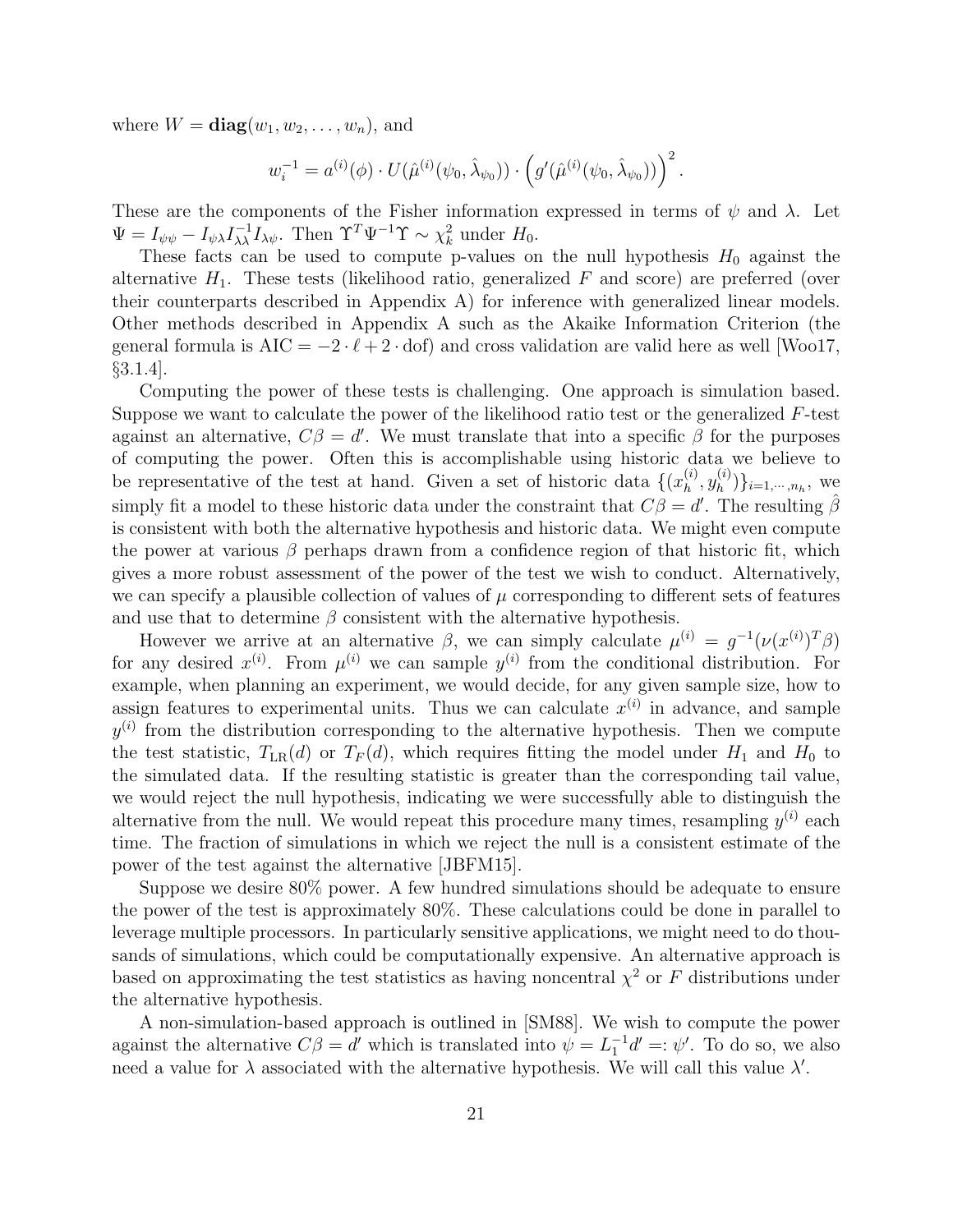The basic ingredients of the power calculation for the likelihood ratio test are the null hypothesis for  $\psi$ ,  $\psi_0$ ; the alternative hypotheses for  $\psi$  and  $\lambda$ ,  $\psi'$  and  $\lambda'$  respectively; and the expected MLE of  $\lambda$  under the null hypothesis, in the limit of infinite data, which we will refer to as  $\lambda_0^*$ . The last ingredient is perhaps the only challenging one. If we can generate features corresponding to a large number of observations (e.g. millions of data points), we can compute the mean response under the alternative hypothesis and fit the model to the features and mean response under the null hypothesis. The resulting  $\lambda$  should be a reasonable approximation to  $\lambda_0^*$ . For an alternative approach see [SM88].

The noncentrality parameter associated with the likelihood ratio test is

$$
\gamma = k - \Xi + 2 \sum_{i=1}^{n} a_i^{-1}(\phi) [b'(\theta_i) (\theta_i - \theta_i^*) - (b(\theta_i) - b(\theta_i^*))],
$$

where  $\Xi$  is as described below,  $\theta_i$  is the canonical parameter for the *i*th observation evaluated at  $\psi'$  and  $\lambda'$ , and  $\theta_i^*$  is the same but evaluated at  $\psi_0$  and  $\lambda_0^*$ . The term  $\Xi$  is the trace of a matrix as described in [SMO92], but [Shi00] indicates  $\Xi \approx k$  which simplifies the calculation of the statistic considerably. The power of the likelihood ratio test is simply  $1-\Phi_{\chi^2_{k;\gamma}}$  $\left(\Phi_{\gamma^2}^{-1}\right)$  $\frac{-1}{\chi_k^2}(1-\alpha)\bigg).$ 

To compute the power associated with the generalized  $F$  test, write the test statistic as

$$
T_F(d) = \frac{(D_0^* - D_1^*)/k}{D_1^*/(n-p)}.
$$

Under the alternative hypothesis, the numerator is a  $\chi^2_{k,\gamma}$  random variable divided by its degrees of freedom, and the denominator is a  $\chi^2_{n-p}$  random variable divided by its degrees of freedom, which shows that  $T_F$  has a noncentral F distribution. The power of this test is  $1 - \Phi_{F_{k,n-p;\gamma}}(F_{k,n-p}^{1-\alpha})$  $\binom{n}{k,n-p}$ .

As in Appendix A, we may use the likelihood ratio test or the generalized  $F$  test to derive an approximate confidence region on  $C\beta$ . For example, an asymptotic, approximate  $100(1-\alpha)\%$  confidence region on  $C\beta$  is  $\{d: T_F(d) \leq F_{k,n-1}^{1-\alpha}$  $\{k,n-p\}$ . Practically, for each candidate d we have to refit  $H_0$  to evaluate  $T_F(d)$ . It is not obvious how best to characterize this region, but I have some thoughts. This region is convex when the likelihood is log-concave (as most common distributions are). If  $\hat{\beta}_1$  is the MLE of  $\beta$  under  $H_1$ , then  $T_F(C\hat{\beta}_1)=0$  and thus  $C\hat{\beta}_1$  is in the confidence region for any  $\alpha$ . We can compute the boundaries in particular directions u by finding the minimum and maximum values of  $\xi$  such that  $T_F(\tilde{C}\hat{\beta}_1 + \xi u) \leq F_{k,n-1}^{1-\alpha}$  $k, n-p$ . Then, we can approximate the region by the largest ellipsoid that lies within the discovered boundary points. This is a convex optimization problem and can be solved quickly. In light of the confidence region for the  $F$ -test for linear models, I anticipate the confidence region is approximately, perhaps asymptotically, ellipsoid.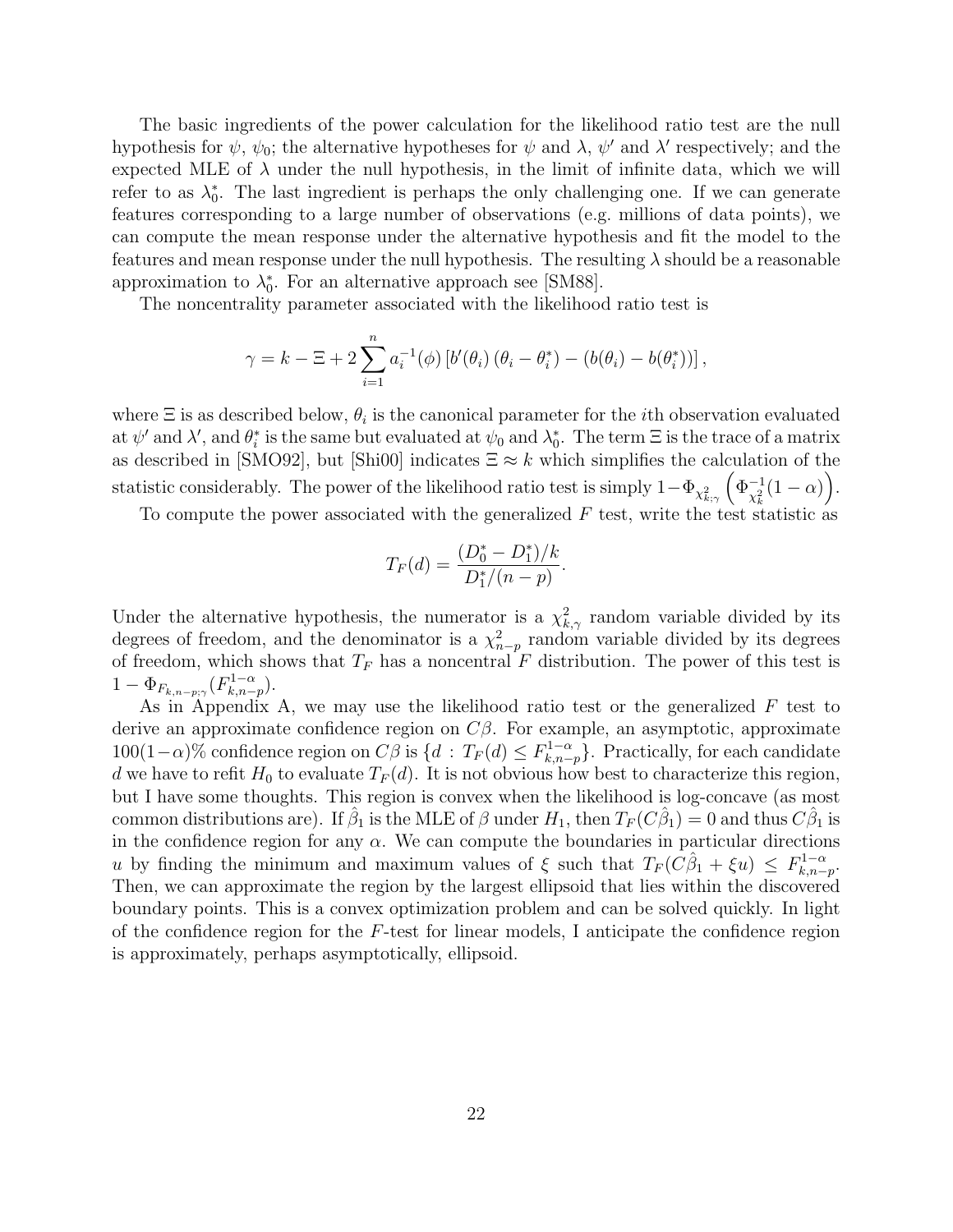#### B.3 Estimating the Dispersion Parameter

There are several ways of estimating the dispersion parameter based on the distribution. One method, called the Pearson estimator, is based on Pearson's  $X^2$  statistic:

$$
\hat{\phi}_P = \frac{1}{n-p} \sum_i \frac{(y^{(i)} - \hat{\mu}^{(i)})^2}{U(\mu^{(i)})},
$$

where  $U(\mu)$  is the variance function (recall that the variance function is distinct from the variance). The Pearson estimator is asymptotically unbiased for the dispersion, as its asymptotic distribution shows:  $(n-p)\hat{\phi}_P/\phi \sim \chi^2_{n-p}$ . This relationship can be used to compute confidence intervals on the dispersion, similar to Equation (2).

For particular distributions, in certain circumstances, more effective methods for estimating the dispersion are possible. See, for example, [MN89, §4.5.2, §6.2.4, and §8.3.6]. One promising replacement is Fletcher's estimator, introduced in [Fle12] and described in [Woo17, §3.1.5]:  $\hat{\phi}_F = \frac{\hat{\phi}_P}{1+\bar{s}}$  where  $\bar{s} = n^{-1} \sum_{i=1}^n U'(\hat{\mu}^{(i)})(y^{(i)} - \hat{\mu}^{(i)})/U(\hat{\mu}^{(i)})$ .

#### B.4 Checking Model Assumptions

Checking for systematic or isolated departures from the model inevitably involves examining the residuals. For families like the binomial, residuals of the form  $y^{(i)} - \mu^{(i)}$ , where  $y^{(i)} \in$ {0, 1}, are not especially enlightening. Instead, residual-like quantities have been devised [MN89, §2.4].

The Pearson residual is defined as  $r_P^{(i)} = \frac{y^{(i)} - \hat{\mu}^{(i)}}{\sqrt{U(\hat{\mu}^{(i)})}}$ , which simply transforms the residual to the variance scale. This is helpful for families where the variance increases linearly or quadratically with the mean. Another type of residual is based on the deviance of each individual observation,  $d^{(i)}$ :  $r_D^{(i)} = \text{sign}(y^{(i)} - \hat{\mu}^{(i)}) \sqrt{d^{(i)}}$ . Another type of residual, the Anscombe residual, is described in [MN89, §2.4.2].

Let  $h_i$  be the diagonal elements of the hat matrix,  $H = W^{1/2}V(V^TWV)^{-1}V^TW^{1/2}$ . As in the linear model, we can standardize the residuals. The internally Studentized residuals for the Pearson and deviance residuals are, respectively,

$$
(r'_P)^{(i)} = \frac{y^{(i)} - \hat{\mu}^{(i)}}{\sqrt{\hat{\phi} \cdot U(\hat{\mu}^{(i)}) \cdot (1 - h_i)}},
$$

$$
(r'_D)^{(i)} = \frac{r_D^{(i)}}{\sqrt{\hat{\phi} \cdot (1 - h_i)}}.
$$

For the externally Studentized residuals, we would need to refit the model leaving out each observation in turn. Unlike linear regression, there is no simple formula for doing so. Instead, it is common to start from the fitted model having all observations, remove a single observation and carry out a single iteration of the fitting procedure [MN89, §12.5].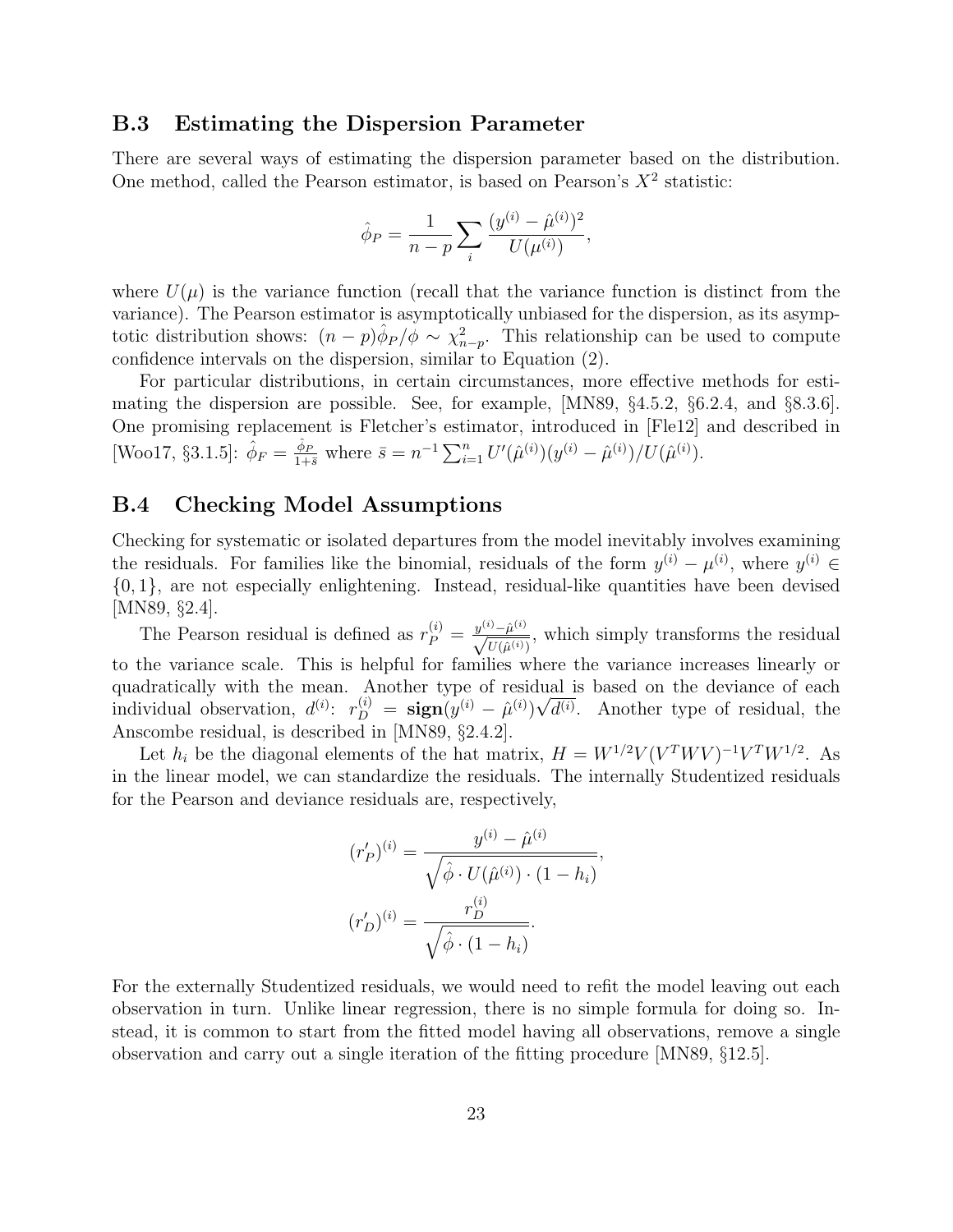Informal checks for systematic departures from the model involve plotting the residuals (ideally, the internally or externally Studentized deviance residuals) against the fitted  $\hat{\eta}$  or  $\hat{\mu}$ , against the features, or against a variable not included in the model (a so-called *added variable plot*). When plotting  $\hat{\mu}$  it is useful to transform to the constant information scale. That is, instead of plotting the residuals against  $\hat{\mu}$ , plot against  $2 \cdot \sqrt{\hat{\mu}}$  for a Poisson model That is, instead of plotting the residuals against  $\mu$ , plot against  $2 \cdot \sqrt{\mu}$  for a roisson model<br>or  $2 \sin^{-1} \sqrt{\hat{\mu}}$  for binomial models. The appearance of a trend in these plots can indicate an issue with the variance function  $U(\mu)$ , the link function, of the scale of one or more of the covariates.

Formal tests for the variance function embed the chosen function in a family of functions indexed by a parameter  $\zeta$ . A common choice is  $U(\mu) = \mu^{\zeta}$ . Suppose the chosen variance function corresponds to  $\zeta = 1$ . We can use a score test to compute a p-value against the null hypothesis that  $\zeta = 1$ , and confidence intervals on  $\zeta$ , to assess whether the data disagree with our assumption [MN89, §12.6.2].

Assessing adequacy of the link function is similar. We embed the link function in a family of link functions and assess how the fit improves over the family. For the binomial family, the family of link functions

$$
g(\mu; \lambda) = \log \left[ \frac{1}{\lambda} \left( \left( \frac{1}{1 - \pi} \right)^{\lambda} - 1 \right) \right]
$$

contains the logistic function  $(\lambda = 1)$  and the complementary log-log link  $(\lambda \rightarrow 0)$  as special cases [MN89, §11.3.2]. Again, a score test may be employed to compute p-values against a null hypothesis regarding  $\lambda$ , or a confidence interval may be calculated.

Finally, the linear dependence between  $\eta$  and one or more features might be suspect. We may wish to test whether  $\eta$  is a smooth, additive, but potentially non-linear function of the parameters. This can be done use the techniques described in Appendix C. Since natural cubic splines reduce to a linear model in the limit of infinite smoothing, the smoothing parameter is a natural choice for a formal test in the spirit of those considered for the variance and link functions.

#### B.5 Isolated Departures from the Model

As in the linear model, even if the assumptions are essentially correct, there may be a small number of outlying points. As with the linear model, if any of the diagonal elements of the hat matrix,  $h_i > 2p/n$ , the corresponding observations have high leverage [MN89, §12.7.1].

For assessing influence, the analogue of Cook's D statistic is

$$
D^{(i)} = (\hat{\beta}_{(i)} - \hat{\beta})^T (V^T W V)(\hat{\beta}_{(i)} - \hat{\beta}) / p\hat{\phi}
$$

where  $\hat{\beta}_{(i)}$  is the fit resulting from omitting the *i*th observation [MN89, §12.7.3]. We may use the same cutoff as in the linear model,  $F_{p,n-p}^{0,10}$  for identifying high influence points.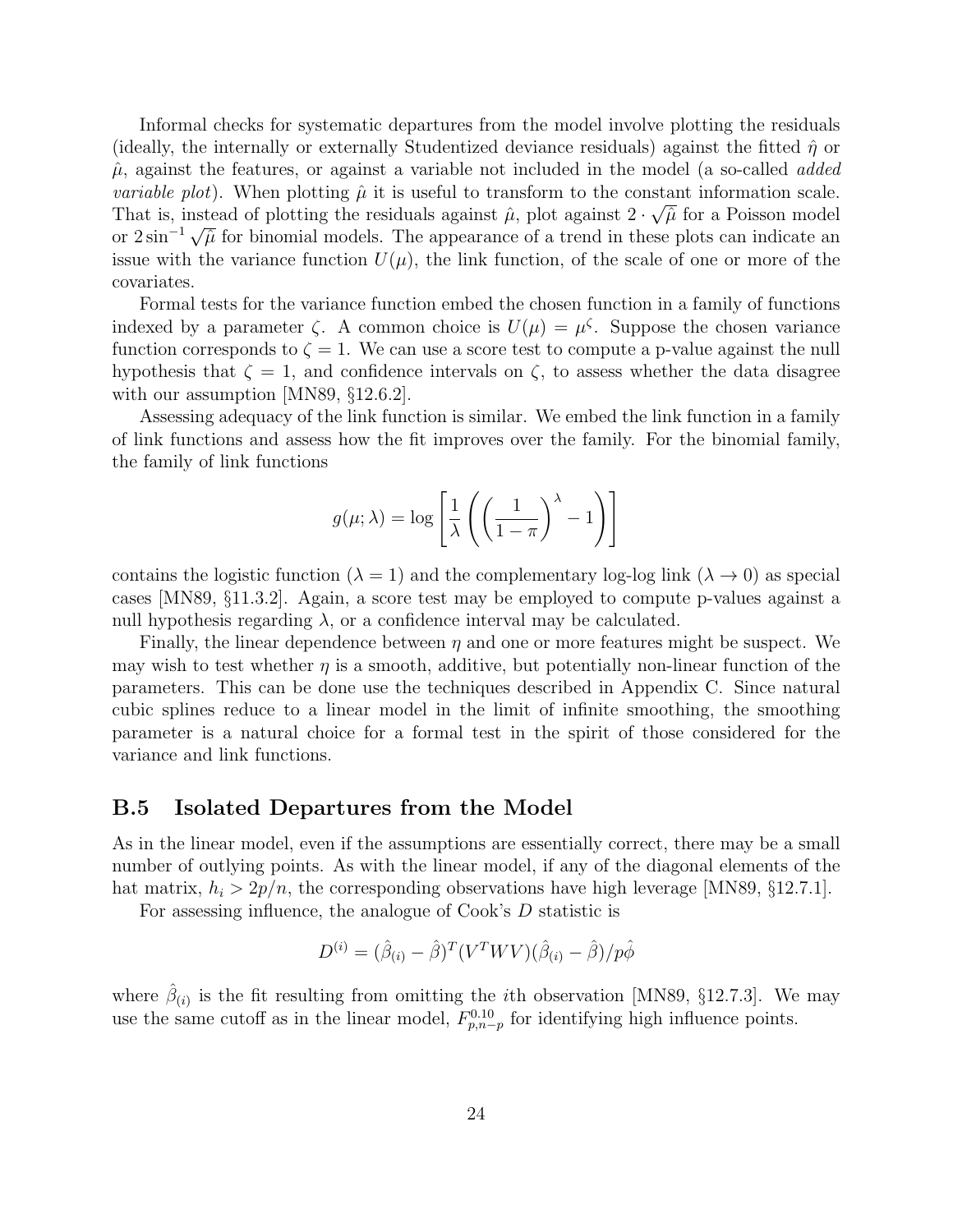## C Models with Regularization

- Bayesian interpretation
- What is the impact to hypothesis tests? Confidence intervals? Power? Predictions?
- Model selection? Post-selection inference?
- Analysis of residuals? Outliers, leverage, influence?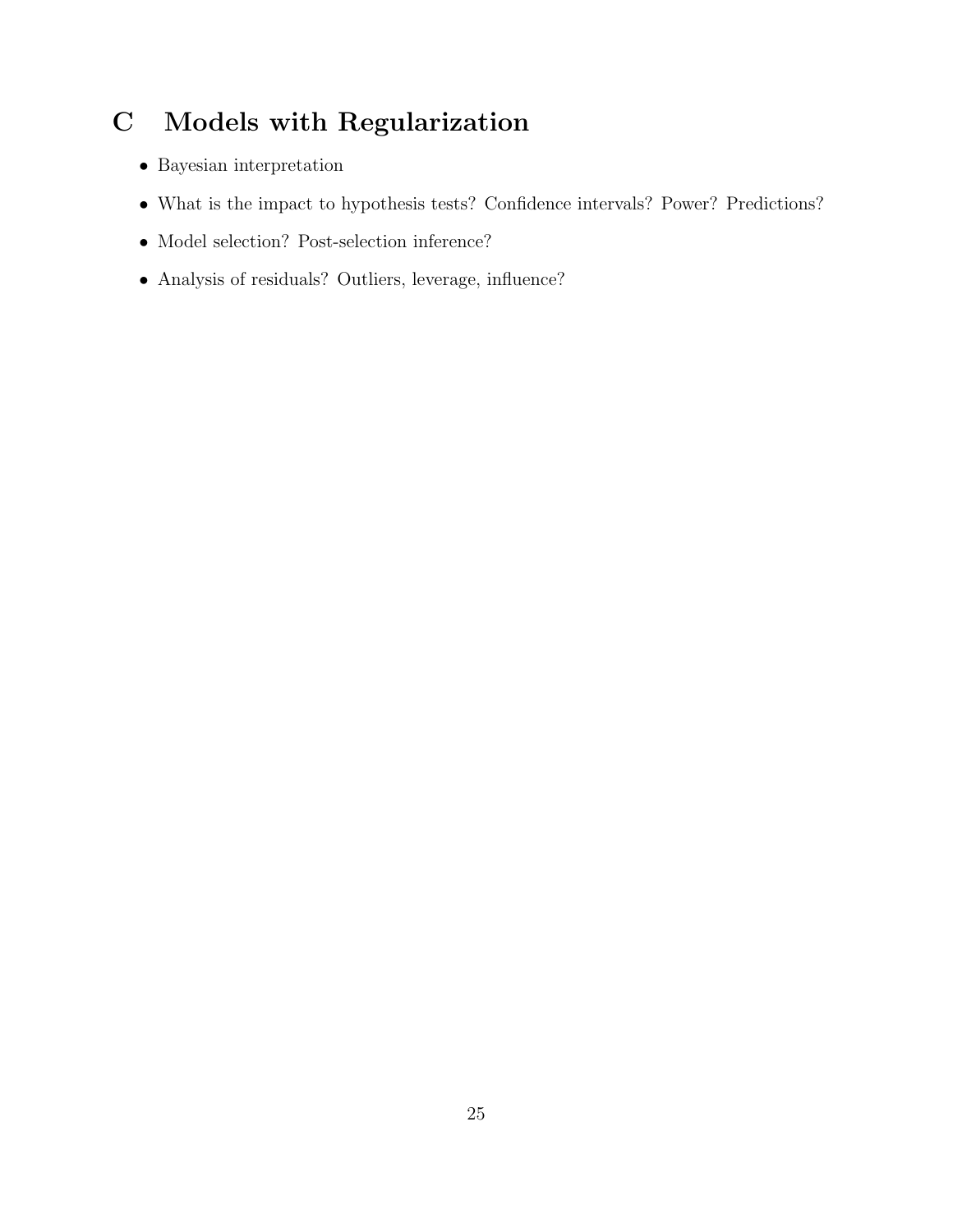### References

- [Agr12] Alan Agresti. Categorical Data Analysis. John Wiley & Sons, Inc., 2012.
- [BA02] Kenneth P. Burnham and David Raymond Anderson. *Model Selection and Mul*timodel Inference, A Practical Information-Theoretic Approach. Springer, 2nd edition, 2002.
- [BD87] George Edward Pelham Box and Norman Richard Draper. Empirical Model-Building and Response Surfaces. John Wiley & Sons, Inc., 1987.
- [BD93] David Spencer Birkes and Yadolah Dodge. Alternative Methods of Regression. John Wiley & Sons, Inc., 1993.
- [CB01] George C. Casella and Roger L. Berger. Statistical Inference. Cengage Learning, 2nd edition, 2001.
- [Coo77] Ralph Dennis Cook. Detection of influential observation in linear regression. Technometrics, 19(1):15–18, 1977.
- [DW50] James Durbin and Geoffrey Stuart Watson. Testing for serial correlation in least squares regression. I. Biometrika, 37(3-4):409–428, 1950.
- [DW51] James Durbin and Geoffrey Stuart Watson. Testing for serial correlation in least squares regression. II. *Biometrika*,  $38(1-2):159-177$ , 1951.
- [DW71] James Durbin and Geoffrey Stuart Watson. Testing for serial correlation in least squares regression. III. *Biometrika*,  $58(1):1-19$ , 1971.
- [ET93] Bradley Efron and Robert John Tibshirani. An Introduction to the Bootstrap. Chapman & Hall, 1993.
- [Fle12] David James Fletcher. Estimating overdispersion when fitting a generalized linear model to sparse data. Biometrika, 99(1):230–237, 2012.
- [HT86] Trevor John Hastie and Robert John Tibshirani. Generalized additive models. Statist. Sci., 1(3):297–310, 1986.
- [HTF01] Trevor John Hastie, Robert John Tibshirani, and Jerome Harold Friedman. The Elements of Statistical Learning. Springer, 2001.
- [II79] William Swain Cleveland II. Robust locally weighted regression and smoothing scatterplots. Journal of the American Statistical Association, 74(368):829–836, 1979.
- [JBFM15] Paul Christopher Duncan Johnson, Sarah J. E. Barry, Heather M. Ferguson, and Pie Müller. Power analysis for generalized linear mixed models in ecology and evolution. Methods in Ecology and Evolution, 6(2):133–142, 2015.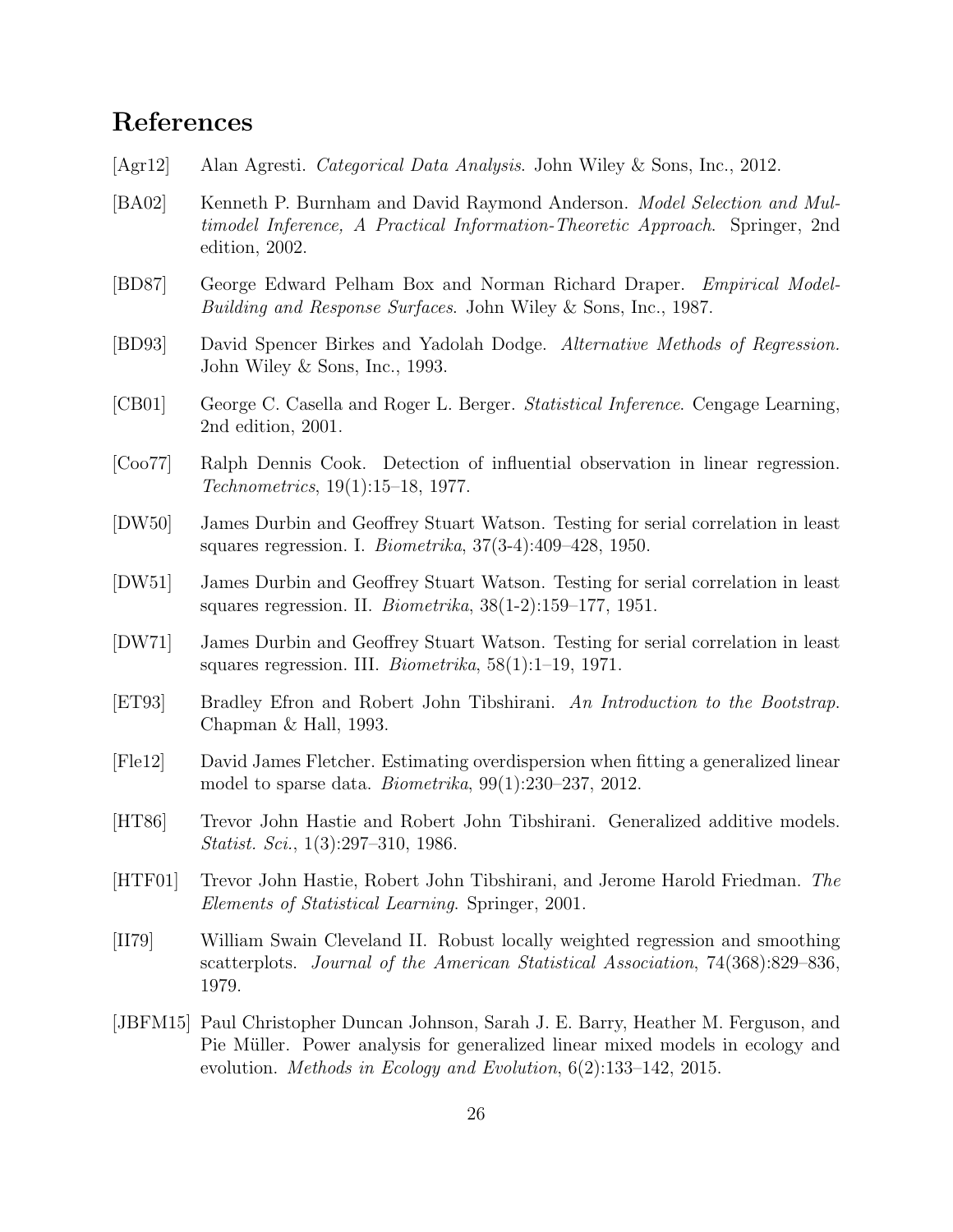- [MN89] Peter McCullagh and John Ashworth Nelder. *Generalized Linear Models*. Chapman & Hall, 2nd edition, 1989.
- [NW72] John Ashworth Nelder and Robert William Maclagan Wedderburn. Generalized linear models. Journal of the Royal Statistical Society. Series A, 135(3):370–384, 1972.
- [Sch59] Henry Scheffé. *The Analysis of Variance*. John Wiley & Sons, Inc., 1959.
- [Shi00] Gwowen Shieh. On power and sample size calculations for likelihood ratio tests in generalized linear models. Biometrics, 56(4):1192–1196, 2000.
- [SL03] George Arthur Frederick Seber and Alan James Lee. *Linear Regression Analysis.* John Wiley & Sons, Inc., 2nd edition, 2003.
- [SM88] Steven G. Self and Robert H. Mauritsen. Power/sample size calculations for generalized linear models. Biometrics, 44(1):79–86, 1988.
- [SMO92] Steven G. Self, Robert H. Mauritsen, and Jill Ohara. Power calculations for likelihood ratio tests in generalized linear models. Biometrics, 48(1):31–39, 1992.
- [Str12] Walter W. Stroup. Generalized Linear Mixed Models. Chapman & Hall, 2012.
- [Tib96] Robert John Tibshirani. Regression shrinkage and selection via the lasso. Journal of the Royal Statistical Society. Series B, 58(1):267–288, 1996.
- [TTLT14] Ryan J. Tibshirani, Jonathan Taylor, Richard Lockhart, and Robert John Tibshirani. Exact post-selection inference for sequential regression procedures.  $arXiv$ e-prints, page arXiv:1401.3889, Jan 2014.
- [Wei05] Sanford Weisberg. Applied Linear Regression. John Wiley & Sons, Inc., 3rd edition, 2005.
- [Woo17] Simon N. Wood. Generalized Additive Models, An Introduction with R. Chapman & Hall, 2nd edition, 2017.